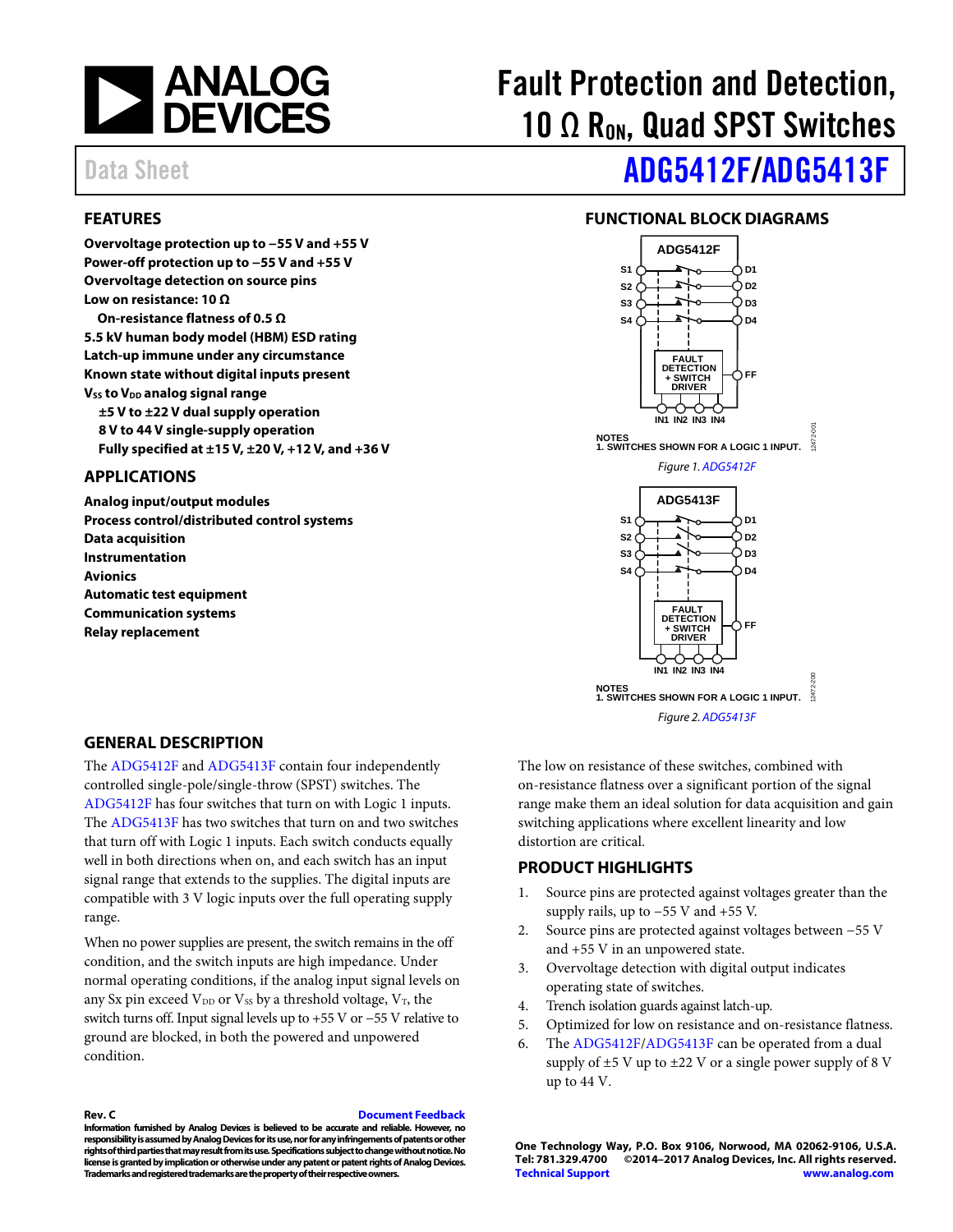# TABLE OF CONTENTS

| Continuous Current per Channel, Sx or Dx 11      |  |
|--------------------------------------------------|--|
|                                                  |  |
|                                                  |  |
| Pin Configurations and Function Descriptions  13 |  |
|                                                  |  |

#### <span id="page-1-0"></span>**REVISION HISTORY**

#### **10/2017—Rev. B to Rev. C**

| Changes to Fault Drain Leakage Current With Overvoltage |  |
|---------------------------------------------------------|--|
|                                                         |  |
| Changes to Fault Drain Leakage Current With Overvoltage |  |
|                                                         |  |
| Changes to Fault Drain Leakage Current With Overvoltage |  |
|                                                         |  |
|                                                         |  |
|                                                         |  |

#### **1/2016—Rev. A to Rev. B**

#### **3/2015—Rev. 0 to Rev. A**

| Changes to Drain Leakage Current, I <sub>D</sub> /With Overvoltage |  |
|--------------------------------------------------------------------|--|
|                                                                    |  |
| Changes to Drain Leakage Current, ID/With Overvoltage              |  |
|                                                                    |  |
|                                                                    |  |
| Added Figure 4, Renumbered Sequentially  13                        |  |
|                                                                    |  |
|                                                                    |  |
|                                                                    |  |
|                                                                    |  |
|                                                                    |  |
|                                                                    |  |
|                                                                    |  |
|                                                                    |  |

**7/2014—Revision 0: Initial Version**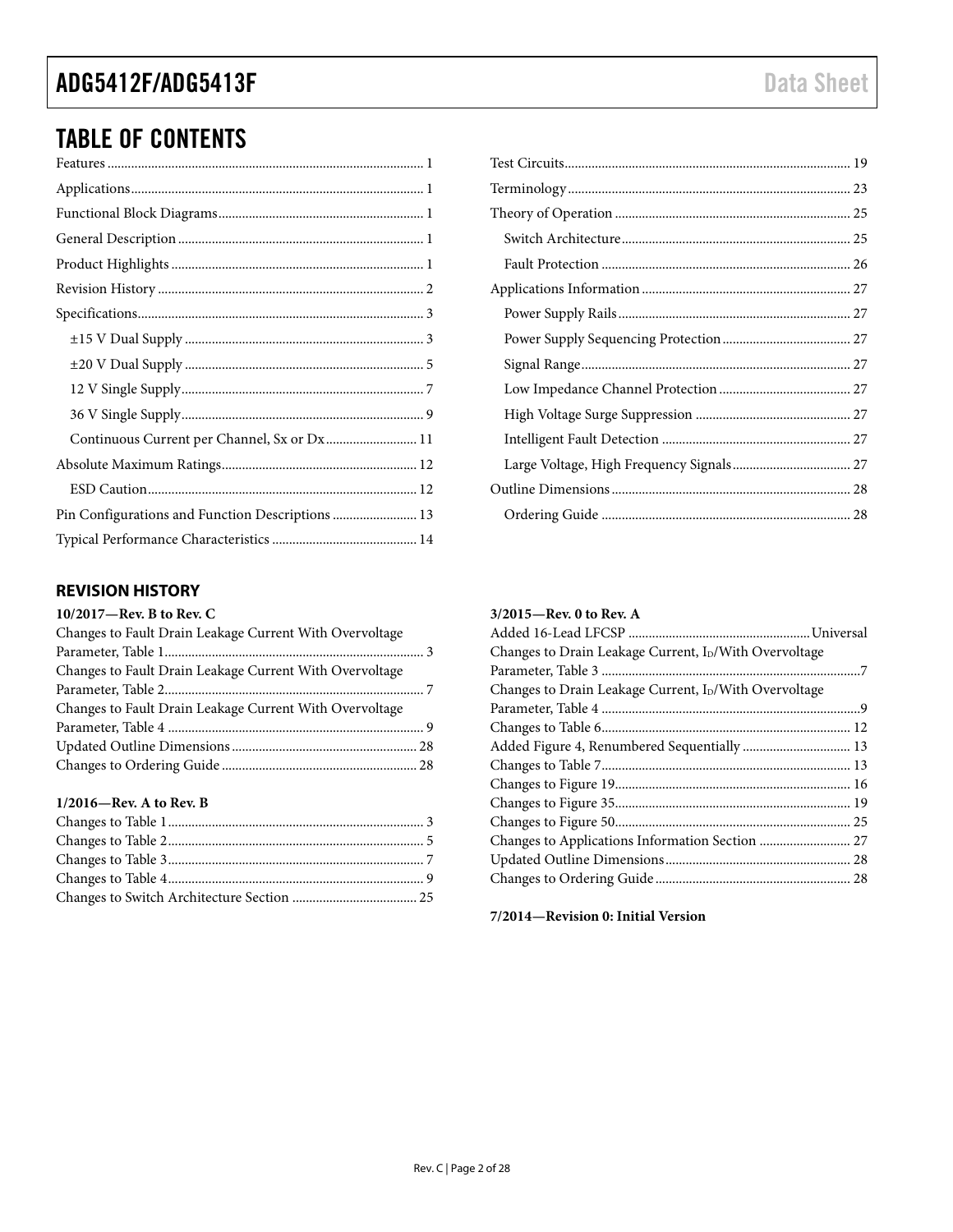# <span id="page-2-0"></span>**SPECIFICATIONS**

### <span id="page-2-1"></span>**±15 V DUAL SUPPLY**

V<sub>DD</sub> = 15 V ± 10%, V<sub>SS</sub> = −15 V ± 10%, GND = 0 V, C<sub>DECOUPLING</sub> = 0.1 µF, unless otherwise noted.

#### **Table 1.**

|                                                              |                 | $-40^{\circ}$ C to | $-40^{\circ}$ C to                 |              |                                                                                                                                 |
|--------------------------------------------------------------|-----------------|--------------------|------------------------------------|--------------|---------------------------------------------------------------------------------------------------------------------------------|
| <b>Parameter</b>                                             | $+25^{\circ}$ C | $+85^{\circ}$ C    | $+125^{\circ}$ C                   | <b>Unit</b>  | <b>Test Conditions/Comments</b>                                                                                                 |
| <b>ANALOG SWITCH</b>                                         |                 |                    |                                    |              | $V_{DD}$ = 13.5 V, V <sub>ss</sub> = $-13.5$ V, see Figure 32                                                                   |
| Analog Signal Range                                          |                 |                    | V <sub>DD</sub> to V <sub>ss</sub> | V            |                                                                                                                                 |
| On Resistance, Ron                                           | 10              |                    |                                    | $\Omega$ typ | $V_s = \pm 10 V$ , $I_s = -10 mA$                                                                                               |
|                                                              | 11.2            | 14                 | 16.5                               | $\Omega$ max |                                                                                                                                 |
|                                                              | 9.5             |                    |                                    | $\Omega$ typ | $V_s = \pm 9 V$ , $I_s = -10$ mA                                                                                                |
|                                                              | 10.7            | 13.5               | 16                                 | $\Omega$ max |                                                                                                                                 |
| On-Resistance Match Between Channels, ΔR <sub>ON</sub>       | 0.05            |                    |                                    | $\Omega$ typ | $V_s = \pm 10 V$ , $I_s = -10$ mA                                                                                               |
|                                                              | 0.5             | 0.6                | 0.7                                | $\Omega$ max |                                                                                                                                 |
|                                                              | 0.05            |                    |                                    | $\Omega$ typ | $V_s = \pm 9 V$ , $I_s = -10$ mA                                                                                                |
|                                                              | 0.35            | 0.5                | 0.5                                | $\Omega$ max |                                                                                                                                 |
| On-Resistance Flatness, RFLAT(ON)                            | 0.6             |                    |                                    | $\Omega$ typ | $V_s = \pm 10 V$ , $I_s = -10$ mA                                                                                               |
|                                                              | 0.9             | 1.1                | 1.1                                | $\Omega$ max |                                                                                                                                 |
|                                                              | 0.1             |                    |                                    | $\Omega$ typ | $V_s = \pm 9$ V, $I_s = -10$ mA                                                                                                 |
|                                                              | 0.4             | 0.5                | 0.5                                | $\Omega$ max |                                                                                                                                 |
| Threshold Voltage, VT                                        | 0.7             |                    |                                    | V typ        | See Figure 28                                                                                                                   |
| <b>LEAKAGE CURRENTS</b>                                      |                 |                    |                                    |              | $V_{DD} = 16.5 V, V_{SS} = -16.5 V$                                                                                             |
| Source Off Leakage, Is (Off)                                 | ±0.1            |                    |                                    | nA typ       | $V_s = \pm 10 V$ , $V_D = \mp 10 V$ , see Figure 33                                                                             |
|                                                              | ±1.5            | ±5.0               | ±21                                | nA max       |                                                                                                                                 |
| Drain Off Leakage, I <sub>D</sub> (Off)                      | ±0.1            |                    |                                    | nA typ       | $V_s = \pm 10 V$ , $V_D = \mp 10 V$ , see Figure 33                                                                             |
|                                                              | ±1.5            | ±5.0               | ±18                                | nA max       |                                                                                                                                 |
| Channel On Leakage, I <sub>D</sub> (On), I <sub>S</sub> (On) | ±0.3            |                    |                                    | nA typ       | $V_s = V_D = \pm 10$ V, see Figure 34                                                                                           |
|                                                              | ±1.5            | ±2.0               | ±4.5                               | nA max       |                                                                                                                                 |
| <b>FAULT</b>                                                 |                 |                    |                                    |              |                                                                                                                                 |
| Source Leakage Current, Is                                   |                 |                    |                                    |              |                                                                                                                                 |
| With Overvoltage                                             |                 |                    | ±78                                | µA typ       | $V_{DD}$ = 16.5 V, V <sub>ss</sub> = 16.5 V, GND = 0 V, V <sub>s</sub> =<br>±55 V, see Figure 37                                |
| Power Supplies Grounded or Floating                          |                 |                    | ±40                                | µA typ       | $V_{DD} = 0$ V or floating, $V_{SS} = 0$ V or floating,<br>$GND = 0 V$ , INx = 0 V or floating, $V_S =$<br>±55 V, see Figure 38 |
| Drain Leakage Current, ID                                    |                 |                    |                                    |              |                                                                                                                                 |
| With Overvoltage                                             | ±2.0            |                    |                                    | nA typ       | $V_{DD}$ = 16.5 V, V <sub>SS</sub> = 16.5 V, GND = 0 V, V <sub>S</sub> =                                                        |
|                                                              |                 |                    |                                    |              | ±55 V, see Figure 37                                                                                                            |
|                                                              | ±20             | ±30                | ±65                                | nA max       |                                                                                                                                 |
| Power Supplies Grounded                                      | ±10             |                    |                                    | nA typ       | $V_{DD} = 0 V$ , $V_{SS} = 0 V$ , GND = 0 V, $V_S = \pm 55 V$ ,<br>$INx = 0 V$ , see Figure 38                                  |
|                                                              | ±30             | ±50                | ±100                               | nA max       |                                                                                                                                 |
| <b>Power Supplies Floating</b>                               | ±10             | ±10                | ±10                                | µA typ       | $V_{DD}$ = floating, $V_{SS}$ = floating, GND = 0 V,<br>$V_s = \pm 55$ V, INx = 0 V, see Figure 38                              |
| DIGITAL INPUTS/OUTPUTS                                       |                 |                    |                                    |              |                                                                                                                                 |
| Input Voltage High, VINH                                     |                 |                    | 2.0                                | V min        |                                                                                                                                 |
| Input Voltage Low, VINL                                      |                 |                    | 0.8                                | V max        |                                                                                                                                 |
| Input Current, I <sub>INL</sub> or I <sub>INH</sub>          | ±0.7            |                    |                                    | µA typ       | $V_{IN} = V_{GND}$ or $V_{DD}$                                                                                                  |
|                                                              |                 |                    | ±1.2                               | µA max       |                                                                                                                                 |
| Digital Input Capacitance, CIN                               | 5.0             |                    |                                    | pF typ       |                                                                                                                                 |
| Output Voltage High, V <sub>OH</sub>                         | 2.0             |                    |                                    | V min        |                                                                                                                                 |
| Output Voltage Low, Vol.                                     | 0.8             |                    |                                    | V max        |                                                                                                                                 |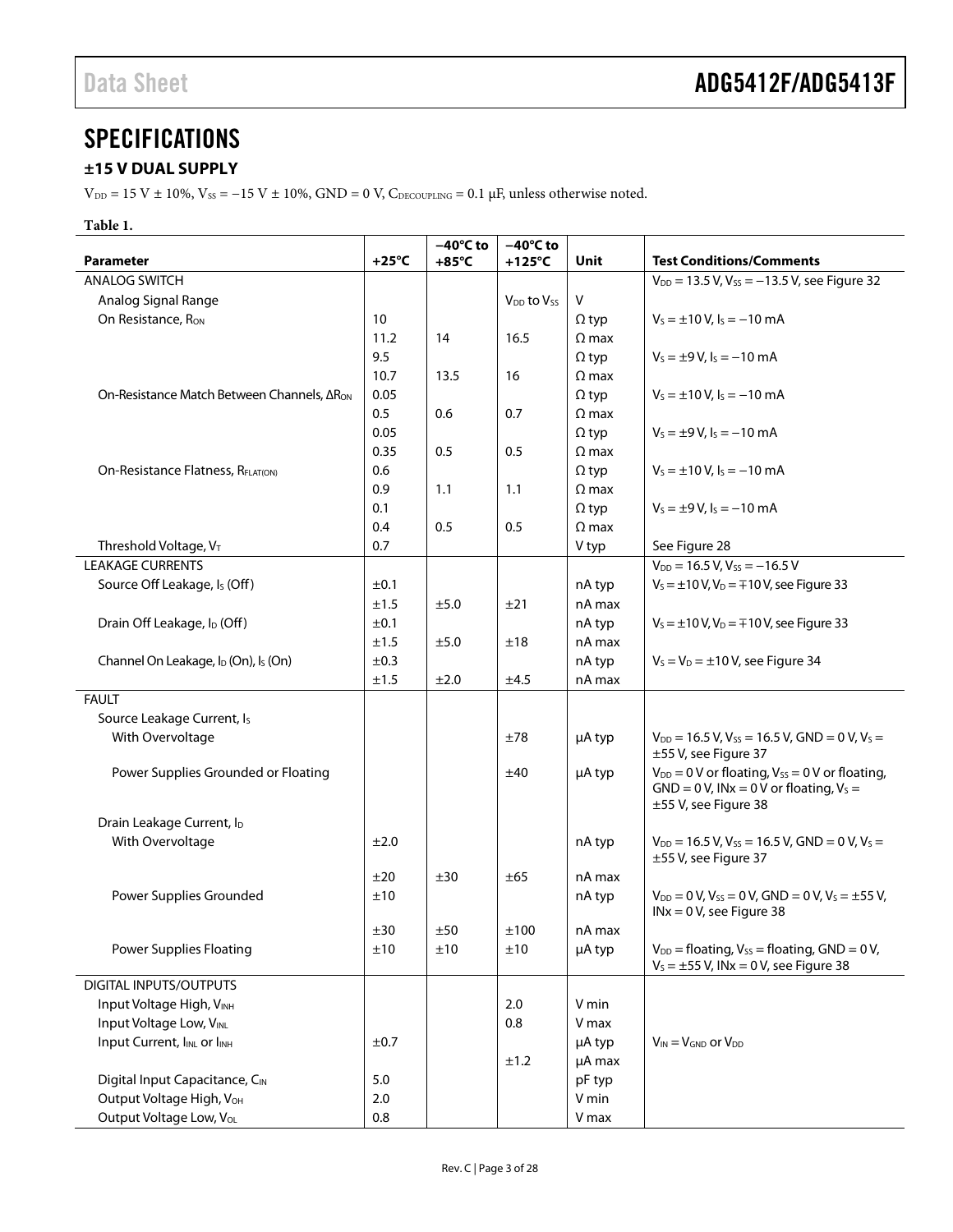| <b>Parameter</b>                                    | $+25^{\circ}$ C | $-40^{\circ}$ C to<br>$+85^{\circ}$ C | $-40^{\circ}$ C to<br>$+125^{\circ}$ C | <b>Unit</b> | <b>Test Conditions/Comments</b>                                                  |
|-----------------------------------------------------|-----------------|---------------------------------------|----------------------------------------|-------------|----------------------------------------------------------------------------------|
| DYNAMIC CHARACTERISTICS <sup>1</sup>                |                 |                                       |                                        |             |                                                                                  |
| ton                                                 | 400             |                                       |                                        | ns typ      | $R_L = 300 \Omega$ , $C_L = 35 pF$                                               |
|                                                     | 495             | 525                                   | 550                                    | ns max      | $V_s = 10 V$ , see Figure 47                                                     |
| toFF                                                | 410             |                                       |                                        | ns typ      | $R_{L} = 300 \Omega$ , C <sub>L</sub> = 35 pF                                    |
|                                                     | 510             | 545                                   | 555                                    | ns max      | $V_s = 10 V$ , see Figure 47                                                     |
| Break-Before-Make Time Delay, tD<br>(ADG5413F Only) | 285             |                                       |                                        | ns typ      | $R_L = 300 \Omega$ , $C_L = 35 pF$                                               |
|                                                     |                 |                                       | 185                                    | ns min      | $V_{S1} = V_{S2} = 10 V$ , see Figure 46                                         |
| Overvoltage Response Time, tRESPONSE                | 460             |                                       |                                        | ns typ      | $R_L = 1 k\Omega$ , C <sub>L</sub> = 2 pF, see Figure 41                         |
|                                                     | 585             | 615                                   | 630                                    | ns max      |                                                                                  |
| <b>Overvoltage Recovery Time, tRECOVERY</b>         | 720             |                                       |                                        | ns typ      | $R_L = 1 k\Omega$ , C <sub>L</sub> = 2 pF, see Figure 42                         |
|                                                     | 930             | 1050                                  | 1100                                   | ns max      |                                                                                  |
| Interrupt Flag Response Time, tDIGRESP              | 85              |                                       | 115                                    | ns typ      | $C_L$ = 10 pF, see Figure 43                                                     |
| Interrupt Flag Recovery Time, tDIGREC               | 60              |                                       | 85                                     | µs typ      | $C_L = 10$ pF, see Figure 44                                                     |
|                                                     | 600             |                                       |                                        | ns typ      | $C_L = 10$ pF, R <sub>PULLUP</sub> = 1 k $\Omega$ , see Figure 45                |
| Charge Injection, QINJ                              | $-680$          |                                       |                                        | pC typ      | $V_s = 0 V$ , R <sub>s</sub> = 0 $\Omega$ , C <sub>L</sub> = 1 nF, see Figure 48 |
| Off Isolation                                       | $-70$           |                                       |                                        | dB typ      | $R_{L}$ = 50 $\Omega$ , C <sub>L</sub> = 5 pF, f = 1 MHz, see Figure 35          |
| <b>Channel-to-Channel Crosstalk</b>                 | $-90$           |                                       |                                        | dB typ      | $R_L$ = 50 $\Omega$ , C <sub>L</sub> = 5 pF, f = 1 MHz, see Figure 36            |
| Total Harmonic Distortion Plus Noise, THD + N       | 0.0015          |                                       |                                        | % typ       | $R_L = 10 k\Omega$ , $V_S = 15 V p-p$ , $f = 20 Hz$ to<br>20 kHz, see Figure 40  |
| -3 dB Bandwidth                                     | 270             |                                       |                                        | MHz typ     | $R_L = 50 \Omega$ , C <sub>L</sub> = 5 pF, see Figure 39                         |
| <b>Insertion Loss</b>                               | $-0.72$         |                                       |                                        | dB typ      | $R_L$ = 50 $\Omega$ , C <sub>L</sub> = 5 pF, f = 1 MHz, see Figure 39            |
| $C_S$ (Off)                                         | 13              |                                       |                                        | pF typ      | $V_s = 0 V, f = 1 MHz$                                                           |
| $C_D$ (Off)                                         | 12              |                                       |                                        | pF typ      | $V_s = 0 V, f = 1 MHz$                                                           |
| $C_D$ (On), $C_S$ (On)                              | 24              |                                       |                                        | pF typ      | $V_s = 0 V, f = 1 MHz$                                                           |
| POWER REQUIREMENTS                                  |                 |                                       |                                        |             | $V_{DD} = 16.5 V$ , $V_{SS} = -16.5 V$ , GND = 0V,                               |
|                                                     |                 |                                       |                                        |             | digital inputs = $0 V$ , 5V, or $V_{DD}$                                         |
| Normal Mode                                         |                 |                                       |                                        |             |                                                                                  |
| <b>l</b> <sub>DD</sub>                              | 0.9             |                                       |                                        | mA typ      |                                                                                  |
|                                                     | 1.2             |                                       | 1.3                                    | mA max      |                                                                                  |
| <b>GND</b>                                          | 0.4             |                                       |                                        | mA typ      |                                                                                  |
|                                                     | 0.55            |                                       | 0.6                                    | mA max      |                                                                                  |
| I <sub>SS</sub>                                     | 0.5             |                                       |                                        | mA typ      |                                                                                  |
|                                                     | 0.65            |                                       | 0.7                                    | mA max      |                                                                                  |
| <b>Fault Mode</b>                                   |                 |                                       |                                        |             | $V_5 = \pm 55 V$                                                                 |
| $I_{DD}$                                            | $1.2\,$         |                                       |                                        | mA typ      |                                                                                  |
|                                                     | 1.6             |                                       | 1.8                                    | mA max      |                                                                                  |
| <b>IGND</b>                                         | 0.8             |                                       |                                        | mA typ      |                                                                                  |
|                                                     | $1.0\,$         |                                       | 1.1                                    | mA max      |                                                                                  |
| Iss                                                 | 0.5             |                                       |                                        | mA typ      |                                                                                  |
|                                                     | 1.0             |                                       | 1.8                                    | mA max      |                                                                                  |
| V <sub>DD</sub> /V <sub>ss</sub>                    |                 |                                       | $\pm 5$                                | V min       | $GND = 0V$                                                                       |
|                                                     |                 |                                       | ±22                                    | V max       | $GND = 0V$                                                                       |

<sup>1</sup> Guaranteed by design; not subject to production test.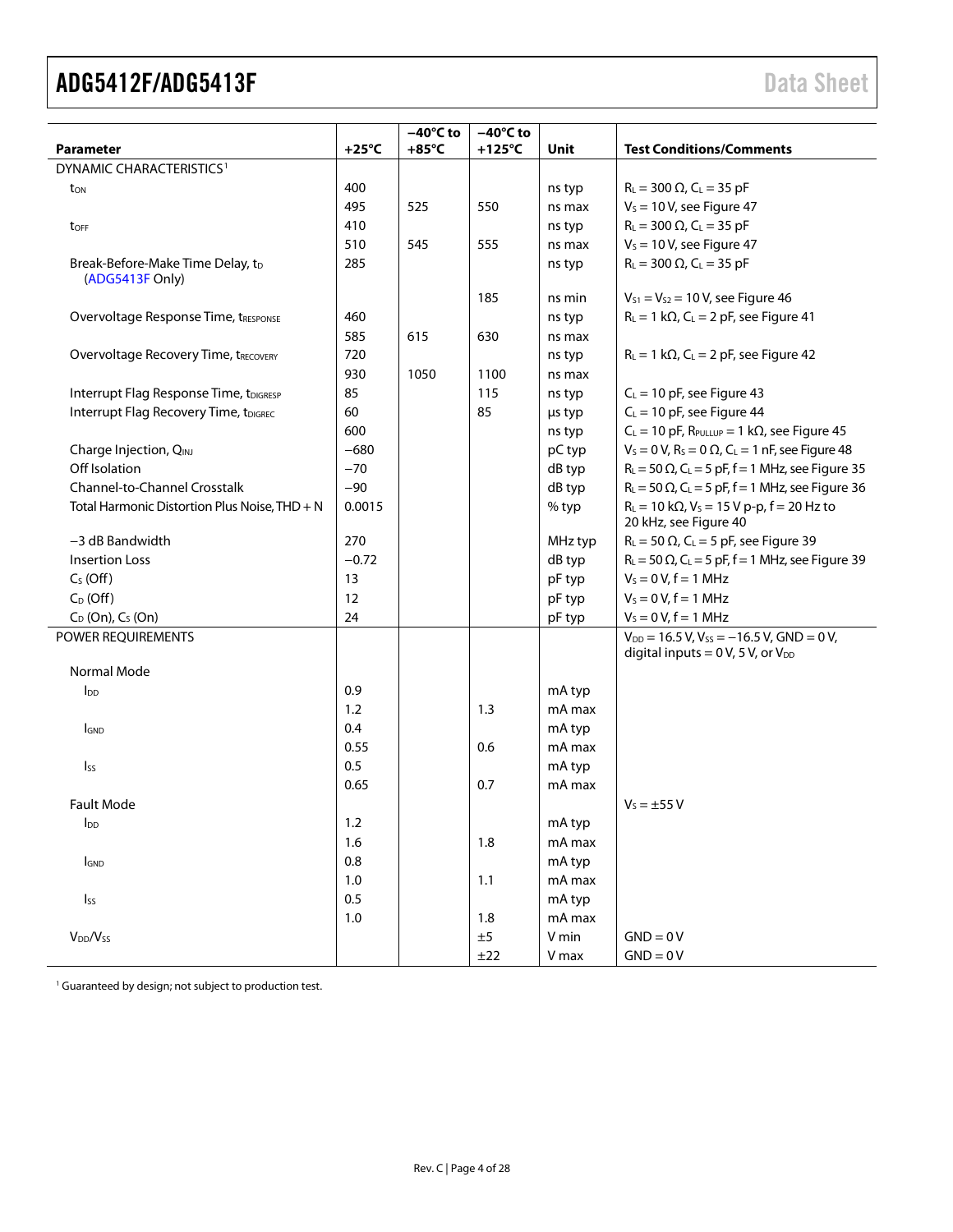### <span id="page-4-0"></span>**±20 V DUAL SUPPLY**

V<sub>DD</sub> = 20 V ± 10%, V<sub>SS</sub> = -20 V ± 10%, GND = 0 V, C<sub>DECOUPLING</sub> = 0.1 μF, unless otherwise noted.

#### **Table 2.**

|                                                              |                 | $-40^{\circ}$ C to | $-40^{\circ}$ C to                 |              |                                                                                                                                      |
|--------------------------------------------------------------|-----------------|--------------------|------------------------------------|--------------|--------------------------------------------------------------------------------------------------------------------------------------|
| <b>Parameter</b>                                             | +25°C           | $+85^{\circ}$ C    | $+125^{\circ}$ C                   | Unit         | <b>Test Conditions/Comments</b>                                                                                                      |
| <b>ANALOG SWITCH</b>                                         |                 |                    |                                    |              | $V_{DD} = 18 V, V_{SS} = -18 V$ , see Figure 32                                                                                      |
| Analog Signal Range                                          |                 |                    | V <sub>DD</sub> to V <sub>SS</sub> | V            |                                                                                                                                      |
| On Resistance, R <sub>ON</sub>                               | 10 <sup>°</sup> |                    |                                    | $\Omega$ typ | $V_s = \pm 15$ V, $I_s = -10$ mA                                                                                                     |
|                                                              | 11.5            | 14.5               | 16.5                               | $\Omega$ max |                                                                                                                                      |
|                                                              | 9.5             |                    |                                    | $\Omega$ typ | $V_s = \pm 13.5$ V, $I_s = -10$ mA                                                                                                   |
|                                                              | 11              | 14                 | 16.5                               | $\Omega$ max |                                                                                                                                      |
| On-Resistance Match Between Channels, ΔR <sub>ON</sub>       | 0.05            |                    |                                    | $\Omega$ typ | $V_s = \pm 15$ V, $I_s = -10$ mA                                                                                                     |
|                                                              | 0.35            | 0.5                | 0.5                                | $\Omega$ max |                                                                                                                                      |
|                                                              | 0.05            |                    |                                    | $\Omega$ typ | $V_s = \pm 13.5$ V, $I_s = -10$ mA                                                                                                   |
|                                                              | 0.35            | 0.5                | 0.5                                | $\Omega$ max |                                                                                                                                      |
| On-Resistance Flatness, RFLAT(ON)                            | 1.0             |                    |                                    | $\Omega$ typ | $V_s = \pm 15$ V, $I_s = -10$ mA                                                                                                     |
|                                                              | 1.4             | 1.5                | 1.5                                | $\Omega$ max |                                                                                                                                      |
|                                                              | 0.1             |                    |                                    | $\Omega$ typ | $V_s = \pm 13.5$ V, $I_s = -10$ mA                                                                                                   |
|                                                              | 0.4             | 0.5                | 0.5                                | $\Omega$ max |                                                                                                                                      |
| Threshold Voltage, V <sub>T</sub>                            | 0.7             |                    |                                    | V typ        | See Figure 28                                                                                                                        |
| <b>LEAKAGE CURRENTS</b>                                      |                 |                    |                                    |              | $V_{DD} = 22 V, V_{SS} = -22 V$                                                                                                      |
| Source Off Leakage, I <sub>s</sub> (Off)                     | ±0.1            |                    |                                    | nA typ       | $V_s = \pm 15 V, V_D = \mp 15 V$ , see Figure 33                                                                                     |
|                                                              | ±1.5            | ±5.0               | ±21                                | nA max       |                                                                                                                                      |
| Drain Off Leakage, I <sub>D</sub> (Off)                      | ±0.1            |                    |                                    | nA typ       | $V_s = \pm 15$ V, V <sub>D</sub> = $\mp 15$ V, see Figure 33                                                                         |
|                                                              | ±1.5            | ±5.0               | ±18                                | nA max       |                                                                                                                                      |
| Channel On Leakage, I <sub>D</sub> (On), I <sub>S</sub> (On) | ±0.3            |                    |                                    | nA typ       | $V_s = V_D = \pm 15$ V, see Figure 34                                                                                                |
|                                                              | ±1.5            | ±2.0               | ±4.5                               | nA max       |                                                                                                                                      |
| <b>FAULT</b>                                                 |                 |                    |                                    |              |                                                                                                                                      |
| Source Leakage Current, I <sub>s</sub>                       |                 |                    |                                    |              |                                                                                                                                      |
| With Overvoltage                                             |                 |                    | ±78                                | µA typ       | $V_{DD} = 22 V, V_{SS} = -22 V, GND = 0 V,$<br>$V_s = \pm 55$ V, see Figure 37                                                       |
| Power Supplies Grounded or Floating                          |                 |                    | ±40                                | µA typ       | $V_{DD} = 0$ V or floating, $V_{SS} = 0$ V or<br>floating, $GND = 0 V$ , $INx = 0 V$ or<br>floating, $V_s = \pm 55$ V, see Figure 38 |
| Drain Leakage Current, ID                                    |                 |                    |                                    |              |                                                                                                                                      |
| With Overvoltage                                             | ±5.0            |                    |                                    | nA typ       | $V_{DD}$ = +22 V, V <sub>ss</sub> = -22 V, GND = 0 V,                                                                                |
|                                                              |                 |                    |                                    |              | $V_s = \pm 55$ V, see Figure 37                                                                                                      |
|                                                              | ±1.0            | ±1.0               | ±1.0                               | µA max       |                                                                                                                                      |
| Power Supplies Grounded                                      | ±10             |                    |                                    | nA typ       | $V_{DD} = 0 V$ , $V_{SS} = 0 V$ , GND = 0V, $V_S = \pm 55$<br>V, $INx = 0$ V, see Figure 38                                          |
|                                                              | ±30             | ±50                | ±100                               | nA max       |                                                                                                                                      |
| <b>Power Supplies Floating</b>                               | ±10             | ±10                | ±10                                | µA typ       | $V_{DD}$ = floating, $V_{SS}$ = floating, GND =<br>0 V, V <sub>s</sub> = $\pm$ 55 V, INx = 0 V, see Figure 38                        |
| <b>DIGITAL INPUTS</b>                                        |                 |                    |                                    |              |                                                                                                                                      |
| Input Voltage High, VINH                                     |                 |                    | 2.0                                | V min        |                                                                                                                                      |
| Input Voltage Low, VINL                                      |                 |                    | 0.8                                | V max        |                                                                                                                                      |
| Input Current, IINL or IINH                                  | 0.7             |                    |                                    | µA typ       | $V_{IN} = V_{GND}$ or $V_{DD}$                                                                                                       |
|                                                              |                 |                    | 1.2                                | µA max       |                                                                                                                                      |
| Digital Input Capacitance, CIN                               | 5.0             |                    |                                    | pF typ       |                                                                                                                                      |
| Output Voltage High, V <sub>OH</sub>                         | 2.0             |                    |                                    | V min        |                                                                                                                                      |
| Output Voltage Low, Vol.                                     | 0.8             |                    |                                    | V max        |                                                                                                                                      |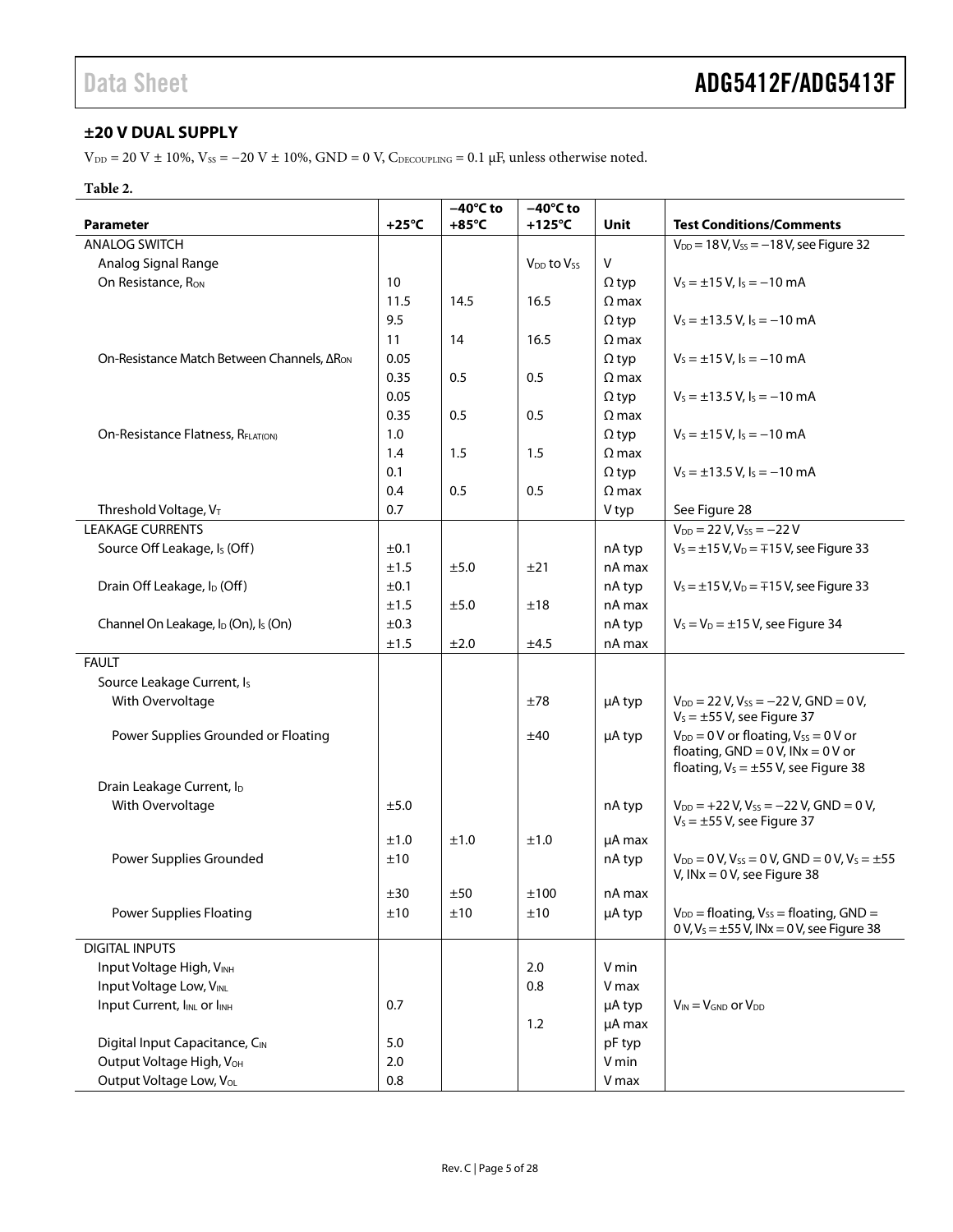| <b>Parameter</b>                              | $+25^{\circ}$ C | $-40^{\circ}$ C to<br>$+85^{\circ}$ C | $-40^{\circ}$ C to<br>$+125^{\circ}$ C | Unit    | <b>Test Conditions/Comments</b>                                                        |
|-----------------------------------------------|-----------------|---------------------------------------|----------------------------------------|---------|----------------------------------------------------------------------------------------|
| DYNAMIC CHARACTERISTICS <sup>1</sup>          |                 |                                       |                                        |         |                                                                                        |
| ton                                           | 400             |                                       |                                        | ns typ  | $R_L = 300 \Omega$ , $C_L = 35 pF$                                                     |
|                                               | 500             | 530                                   | 555                                    | ns max  | $V_s = 10 V$ , see Figure 47                                                           |
| toff                                          | 415             |                                       |                                        | ns typ  | $R_L = 300 \Omega$ , $C_L = 35 pF$                                                     |
|                                               | 515             | 550                                   | 565                                    | ns max  | $V_s = 10 V$ , see Figure 47                                                           |
| Break-Before-Make Time Delay, tD              | 295             |                                       |                                        | ns typ  | $R_L = 300 \Omega$ , $C_L = 35 pF$                                                     |
| (ADG5413F Only)                               |                 |                                       |                                        |         |                                                                                        |
|                                               |                 |                                       | 200                                    | ns min  | $V_{S1} = V_{S2} = 10 V$ , see Figure 46                                               |
| Overvoltage Response Time, tRESPONSE          | 370             |                                       |                                        | ns typ  | $R_L = 1 k\Omega$ , C <sub>L</sub> = 2 pF, see Figure 41                               |
|                                               | 480             | 500                                   | 515                                    | ns max  |                                                                                        |
| <b>Overvoltage Recovery Time, tRECOVERY</b>   | 840             |                                       |                                        | ns typ  | $R_L = 1 k\Omega$ , C <sub>L</sub> = 2 pF, see Figure 42                               |
|                                               | 1200            | 1400                                  | 1700                                   | ns max  |                                                                                        |
| Interrupt Flag Response Time, tDIGRESP        | 85              |                                       | 115                                    | ns typ  | $C_L = 10$ pF, see Figure 43                                                           |
| Interrupt Flag Recovery Time, tDIGREC         | 60              |                                       | 85                                     | µs typ  | $C_L = 10$ pF, see Figure 44                                                           |
|                                               | 600             |                                       |                                        | ns typ  | $C_L = 10$ pF, R <sub>PULLUP</sub> = 1 k $\Omega$ , see Figure 45                      |
| Charge Injection, QINJ                        | $-640$          |                                       |                                        | pC typ  | $V_s = 0 V$ , R <sub>s</sub> = 0 $\Omega$ , C <sub>L</sub> = 1 nF, see Figure 48       |
| Off Isolation                                 | $-70$           |                                       |                                        | dB typ  | $R_L = 50 \Omega$ , C <sub>L</sub> = 5 pF, f = 1 MHz, see<br>Figure 35                 |
| <b>Channel-to-Channel Crosstalk</b>           | $-90$           |                                       |                                        | dB typ  | $R_L = 50 \Omega$ , C <sub>L</sub> = 5 pF, f = 1 MHz, see<br>Figure 36                 |
| Total Harmonic Distortion Plus Noise, THD + N | 0.001           |                                       |                                        | % typ   | $R_L = 10 k\Omega$ , $V_S = 20 V p-p$ , $f = 20 Hz$ to<br>20 kHz, see Figure 40        |
| -3 dB Bandwidth                               | 270             |                                       |                                        | MHz typ | $R_L$ = 50 $\Omega$ , C <sub>L</sub> = 5 pF, see Figure 39                             |
| <b>Insertion Loss</b>                         | $-0.73$         |                                       |                                        | dB typ  | $R_L = 50 \Omega$ , C <sub>L</sub> = 5 pF, f = 1 MHz, see<br>Figure 39                 |
| $C_S(Off)$                                    | 12              |                                       |                                        | pF typ  | $V_S = 0 V, f = 1 MHz$                                                                 |
| $C_D$ (Off)                                   | 11              |                                       |                                        | pF typ  | $V_S = 0 V, f = 1 MHz$                                                                 |
| $C_D$ (On), $C_S$ (On)                        | 23              |                                       |                                        | pF typ  | $V_5 = 0 V, f = 1 MHz$                                                                 |
| POWER REQUIREMENTS                            |                 |                                       |                                        |         | $V_{DD}$ = 22 V, V <sub>SS</sub> = -22 V, digital inputs =<br>$0 V$ , 5 V, or $V_{DD}$ |
| Normal Mode                                   |                 |                                       |                                        |         |                                                                                        |
| <b>I</b> <sub>DD</sub>                        | 0.9             |                                       |                                        | mA typ  |                                                                                        |
|                                               | 1.2             |                                       | 1.3                                    | mA max  |                                                                                        |
| <b>I</b> GND                                  | 0.4             |                                       |                                        | mA typ  |                                                                                        |
|                                               | 0.55            |                                       | 0.6                                    | mA max  |                                                                                        |
| I <sub>ss</sub>                               | 0.5             |                                       |                                        | mA typ  |                                                                                        |
|                                               | 0.65            |                                       | 0.7                                    | mA max  |                                                                                        |
| Fault Mode                                    |                 |                                       |                                        |         | $V_s = \pm 55 V$                                                                       |
| $I_{DD}$                                      | 1.2             |                                       |                                        | mA typ  |                                                                                        |
|                                               | 1.6             |                                       | 1.8                                    | mA max  |                                                                                        |
| <b>IGND</b>                                   | 0.8             |                                       |                                        | mA typ  |                                                                                        |
|                                               | 1.0             |                                       | 1.1                                    | mA max  |                                                                                        |
| $\mathsf{I}_{\mathsf{SS}}$                    | 0.5             |                                       |                                        | mA typ  |                                                                                        |
|                                               | 1.0             |                                       | 1.8                                    | mA max  |                                                                                        |
| V <sub>DD</sub> /V <sub>ss</sub>              |                 |                                       | ±5                                     | V min   | $GND = 0V$                                                                             |
|                                               |                 |                                       | ±22                                    | V max   | $GND = 0V$                                                                             |

<sup>1</sup> Guaranteed by design; not subject to production test.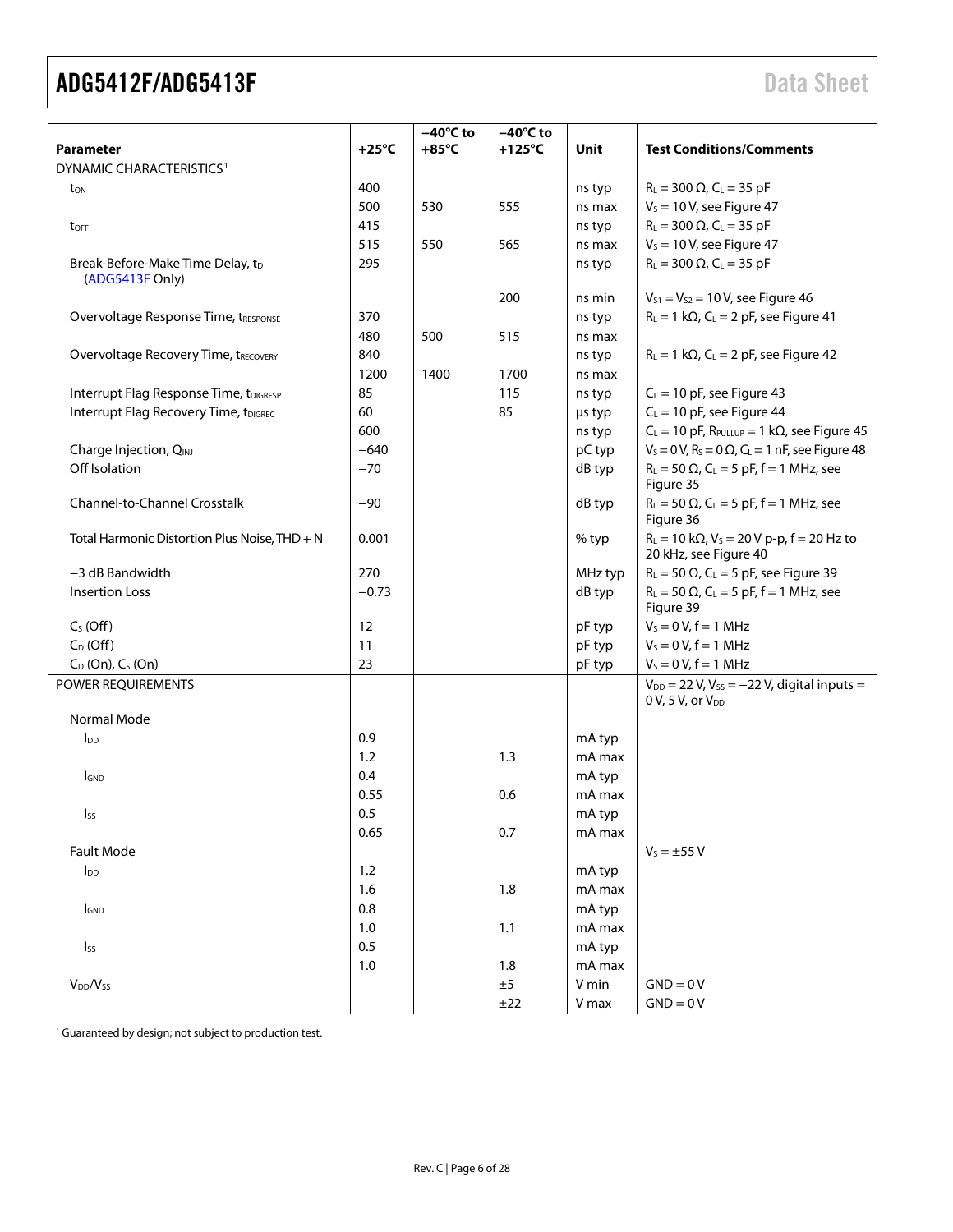### <span id="page-6-0"></span>**12 V SINGLE SUPPLY**

 $\rm{V_{\rm DD}}$  = 12 V  $\pm$  10%,  $\rm{V_{SS}}$  = 0 V, GND = 0 V,  $\rm{C_{\rm DECOUPLING}}$  = 0.1  $\rm{\mu{}F},$  unless otherwise noted.

#### **Table 3.**

|                                                              | $+25^{\circ}$ C | $-40^{\circ}$ C to | $-40^{\circ}$ C to |                              |                                                                  |
|--------------------------------------------------------------|-----------------|--------------------|--------------------|------------------------------|------------------------------------------------------------------|
| <b>Parameter</b>                                             |                 | $+85^{\circ}$ C    | +125°C             | Unit                         | <b>Test Conditions/Comments</b>                                  |
| <b>ANALOG SWITCH</b>                                         |                 |                    |                    |                              | $V_{DD} = 10.8 V, V_{SS} = 0 V,$ see Figure 32                   |
| Analog Signal Range                                          |                 |                    | $0V$ to $V_{DD}$   | $\sf V$                      |                                                                  |
| On Resistance, R <sub>ON</sub>                               | 22              |                    |                    | $\Omega$ typ                 | $V_s = 0$ V to 10 V, $I_s = -10$ mA                              |
|                                                              | 24.5<br>10      | 31                 | 37                 | $\Omega$ max                 |                                                                  |
|                                                              |                 |                    |                    | $\Omega$ typ                 | $V_s = 3.5$ V to 8.5 V, $I_s = -10$ mA                           |
|                                                              | 11.2            | 14                 | 16.5               | $\Omega$ max                 |                                                                  |
| On-Resistance Match Between Channels, ΔR <sub>ON</sub>       | 0.05            |                    |                    | $\Omega$ typ                 | $V_s = 0$ V to 10 V, $I_s = -10$ mA                              |
|                                                              | 0.5<br>0.05     | 0.6                | 0.7                | $\Omega$ max                 | $V_s = 3.5 V$ to 8.5 V, $I_s = -10$ mA                           |
|                                                              | 0.5             | 0.6                | 0.7                | $\Omega$ typ<br>$\Omega$ max |                                                                  |
| On-Resistance Flatness, RFLAT(ON)                            | 12.5            |                    |                    |                              | $V_s = 0$ V to 10 V, $I_s = -10$ mA                              |
|                                                              | 14.5            | 19                 | 23                 | $\Omega$ typ<br>$\Omega$ max |                                                                  |
|                                                              | 0.6             |                    |                    |                              | $V_s = 3.5 V$ to 8.5 V, $I_s = -10$ mA                           |
|                                                              | 0.9             | 1.1                | 1.3                | $\Omega$ typ<br>$\Omega$ max |                                                                  |
| Threshold Voltage, VT                                        | 0.7             |                    |                    | V typ                        | See Figure 28                                                    |
| <b>LEAKAGE CURRENTS</b>                                      |                 |                    |                    |                              | $V_{DD} = 13.2 V, V_{SS} = 0 V$                                  |
| Source Off Leakage, I <sub>s</sub> (Off)                     | ±0.1            |                    |                    |                              | $V_s = 1 V/10 V, V_D = 10 V/1 V,$ see                            |
|                                                              |                 |                    |                    | nA typ                       | Figure 33                                                        |
|                                                              | ±1.5            | ±5.0               | ±21                | nA max                       |                                                                  |
| Drain Off Leakage, I <sub>D</sub> (Off)                      | ±0.1            |                    |                    | nA typ                       | $V_s = 1$ V/10 V, V <sub>D</sub> = 10 V/1 V, see                 |
|                                                              |                 |                    |                    |                              | Figure 33                                                        |
|                                                              | ±1.5            | ±5.0               | ±18                | nA max                       |                                                                  |
| Channel On Leakage, I <sub>D</sub> (On), I <sub>S</sub> (On) | ±0.3            |                    |                    | nA typ                       | $V_s = V_D = 1 V/10 V$ , see Figure 34                           |
|                                                              | ±1.5            | ±2.0               | ±4.5               | nA max                       |                                                                  |
| <b>FAULT</b>                                                 |                 |                    |                    |                              |                                                                  |
| Source Leakage Current, Is                                   |                 |                    |                    |                              |                                                                  |
| With Overvoltage                                             |                 |                    | ±78                | µA typ                       | $V_{DD} = 13.2 V, V_{SS} = 0 V, GND = 0 V,$                      |
|                                                              |                 |                    |                    |                              | $V_s = \pm 55$ V, see Figure 37                                  |
| Power Supplies Grounded or Floating                          |                 |                    | ±40                | µA typ                       | $V_{DD} = 0$ V or floating, $V_{SS} = 0$ V or                    |
|                                                              |                 |                    |                    |                              | floating, $GND = 0 V$ , $INx = 0 V$ or                           |
|                                                              |                 |                    |                    |                              | floating, $V_s = \pm 55$ V, see Figure 38                        |
| Drain Leakage Current, ID<br>With Overvoltage                | ±2.0            |                    |                    |                              |                                                                  |
|                                                              |                 |                    |                    | nA typ                       | $V_{DD} = 13.2 V, V_{SS} = 0 V,$<br>$GND = 0 V, VS = ±55 V, see$ |
|                                                              |                 |                    |                    |                              | Figure 37                                                        |
|                                                              | ±20             | ±30                | ±65                | nA max                       |                                                                  |
| Power Supplies Grounded                                      | ±10             |                    |                    | nA typ                       | $V_{DD} = 0 V$ , $V_{SS} = 0 V$ , GND = 0V,                      |
|                                                              |                 |                    |                    |                              | $V_s = \pm 55$ V, INx = 0 V, see Figure 38                       |
|                                                              | ±30             | ±50                | ±100               | nA max                       |                                                                  |
| <b>Power Supplies Floating</b>                               | ±10             | ±10                | ±10                | µA typ                       | $V_{DD}$ = floating, $V_{SS}$ = floating, GND                    |
|                                                              |                 |                    |                    |                              | $= 0 V, V_s = \pm 55 V,$ INx = 0 V, see                          |
|                                                              |                 |                    |                    |                              | Figure 38                                                        |
| <b>DIGITAL INPUTS</b>                                        |                 |                    |                    |                              |                                                                  |
| Input Voltage High, VINH                                     |                 |                    | 2.0                | V min                        |                                                                  |
| Input Voltage Low, VINL                                      |                 |                    | 0.8                | V max                        |                                                                  |
| Input Current, IINL or IINH                                  | 0.7             |                    |                    | µA typ                       | $V_{IN} = V_{GND}$ or $V_{DD}$                                   |
|                                                              |                 |                    | 1.2                | µA max                       |                                                                  |
| Digital Input Capacitance, CIN                               | 5.0             |                    |                    | pF typ                       |                                                                  |
| Output Voltage High, V <sub>OH</sub>                         | 2.0             |                    |                    | V min                        |                                                                  |
| Output Voltage Low, Vol.                                     | 0.8             |                    |                    | V max                        |                                                                  |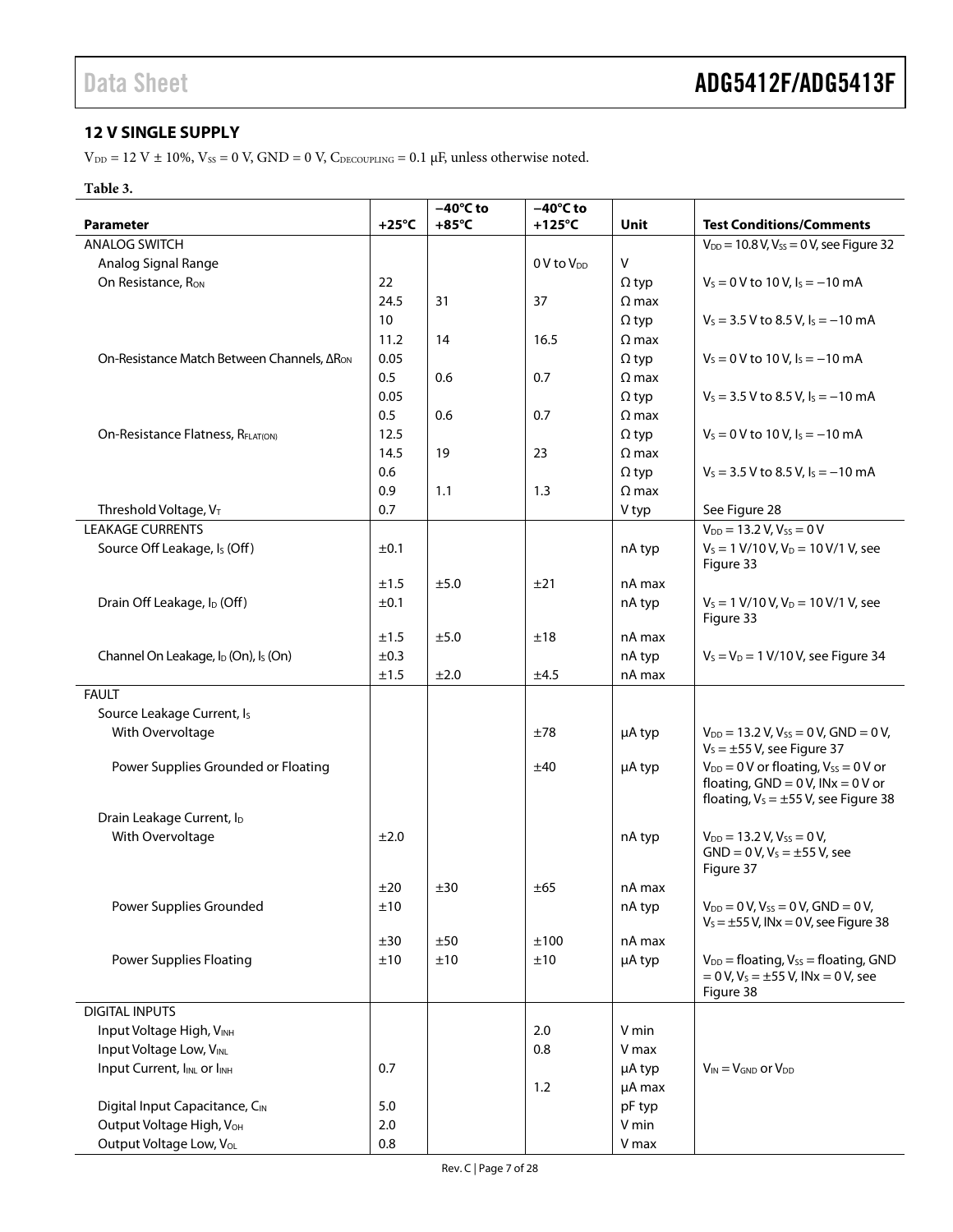|                                                     |                 | $-40^{\circ}$ C to | $-40^{\circ}$ C to |         |                                                                                |
|-----------------------------------------------------|-----------------|--------------------|--------------------|---------|--------------------------------------------------------------------------------|
| <b>Parameter</b>                                    | $+25^{\circ}$ C | $+85^{\circ}$ C    | $+125^{\circ}$ C   | Unit    | <b>Test Conditions/Comments</b>                                                |
| DYNAMIC CHARACTERISTICS <sup>1</sup>                |                 |                    |                    |         |                                                                                |
| ton                                                 | 400             |                    |                    | ns typ  | $R_L = 300 \Omega$ , $C_L = 35 pF$                                             |
|                                                     | 485             | 515                | 540                | ns max  | $V_s = 8 V$ , see Figure 47                                                    |
| toff                                                | 375             |                    |                    | ns typ  | $R_L = 300 \Omega$ , $C_L = 35 pF$                                             |
|                                                     | 460             | 495                | 520                | ns max  | $V_s = 8 V$ , see Figure 47                                                    |
| Break-Before-Make Time Delay, tD<br>(ADG5413F Only) | 260             |                    |                    | ns typ  | $R_L = 300 \Omega$ , $C_L = 35 pF$                                             |
|                                                     |                 |                    | 170                | ns min  | $V_{S1} = V_{S2} = 8 V$ , see Figure 46                                        |
| Overvoltage Response Time, tRESPONSE                | 560             |                    |                    | ns typ  | $R_L = 1 k\Omega$ , C <sub>L</sub> = 2 pF, see Figure 41                       |
|                                                     | 660             | 700                | 720                | ns max  |                                                                                |
| <b>Overvoltage Recovery Time, tRECOVERY</b>         | 640             |                    |                    | ns typ  | $R_L = 1 k\Omega$ , C <sub>L</sub> = 2 pF, see Figure 42                       |
|                                                     | 800             | 865                | 960                | ns max  |                                                                                |
| Interrupt Flag Response Time, tDIGRESP              | 85              |                    | 115                | ns typ  | $C_L = 10$ pF, see Figure 43                                                   |
| Interrupt Flag Recovery Time, tDIGREC               | 60              |                    | 85                 | µs typ  | $C_L = 10$ pF, see Figure 44                                                   |
|                                                     | 600             |                    |                    | ns typ  | $C_L = 10$ pF, R <sub>PULLUP</sub> = 1 k $\Omega$ , see<br>Figure 45           |
| Charge Injection, QINJ                              | $-340$          |                    |                    | pC typ  | $V_S = 6 V$ , $R_S = 0 \Omega$ , $C_L = 1 nF$ , see<br>Figure 48               |
| Off Isolation                                       | $-65$           |                    |                    | dB typ  | $R_L = 50 \Omega$ , $C_L = 5 pF$ , $f = 1 MHz$ ,<br>see Figure 35              |
| Channel-to-Channel Crosstalk                        | $-90$           |                    |                    | dB typ  | $R_L = 50 \Omega$ , $C_L = 5 pF$ , f = 1 MHz,<br>see Figure 36                 |
| Total Harmonic Distortion Plus Noise, THD + N       | 0.007           |                    |                    | $%$ typ | $R_L = 10 k\Omega$ , $V_S = 6 V p-p$ , $f = 20 Hz$<br>to 20 kHz, see Figure 40 |
| $-3$ dB Bandwidth                                   | 270             |                    |                    | MHz typ | $R_L = 50 \Omega$ , C <sub>L</sub> = 5 pF, see Figure 39                       |
| <b>Insertion Loss</b>                               | $-0.74$         |                    |                    | dB typ  | $R_{L} = 50 \Omega$ , C <sub>L</sub> = 5 pF, f = 1 MHz,<br>see Figure 39       |
| $CS$ (Off)                                          | 16              |                    |                    | pF typ  | $V_s = 6 V, f = 1 MHz$                                                         |
| $C_D$ (Off)                                         | 15              |                    |                    | pF typ  | $V_5 = 6 V, f = 1 MHz$                                                         |
| $C_D$ (On), $C_S$ (On)                              | 25              |                    |                    | pF typ  | $V_s = 6 V, f = 1 MHz$                                                         |
| POWER REQUIREMENTS                                  |                 |                    |                    |         | $V_{DD} = 13.2 V, V_{SS} = 0 V,$ digital<br>inputs = $0 V$ , 5V, or $V_{DD}$   |
| Normal Mode                                         |                 |                    |                    |         |                                                                                |
| <b>l</b> <sub>DD</sub>                              | 0.9             |                    |                    | mA typ  |                                                                                |
|                                                     | 1.2             |                    | 1.3                | mA max  |                                                                                |
| <b>I</b> GND                                        | 0.4             |                    |                    | mA typ  |                                                                                |
|                                                     | 0.55            |                    | 0.6                | mA max  |                                                                                |
| Iss                                                 | 0.5             |                    |                    | mA typ  |                                                                                |
|                                                     | 0.65            |                    | 0.7                | mA max  |                                                                                |
| <b>Fault Mode</b>                                   |                 |                    |                    |         | $V_s = \pm 55 V$                                                               |
| $I_{DD}$                                            | 1.2             |                    |                    | mA typ  |                                                                                |
|                                                     | 1.6             |                    | 1.8                | mA max  |                                                                                |
| <b>I</b> GND                                        | $0.8\,$         |                    |                    | mA typ  |                                                                                |
|                                                     | 1.0             |                    | 1.1                | mA max  |                                                                                |
| Iss                                                 | 0.5             |                    |                    | mA typ  | Digital inputs = $5V$                                                          |
|                                                     | $1.0$           |                    | 1.8                | mA max  | $V_S = \pm 55 V$ , $V_D = 0 V$                                                 |
| V <sub>DD</sub>                                     |                 |                    | 8                  | V min   | $GND = 0V$                                                                     |
|                                                     |                 |                    | 44                 | V max   | $GND = 0V$                                                                     |

<sup>1</sup> Guaranteed by design; not subject to production test.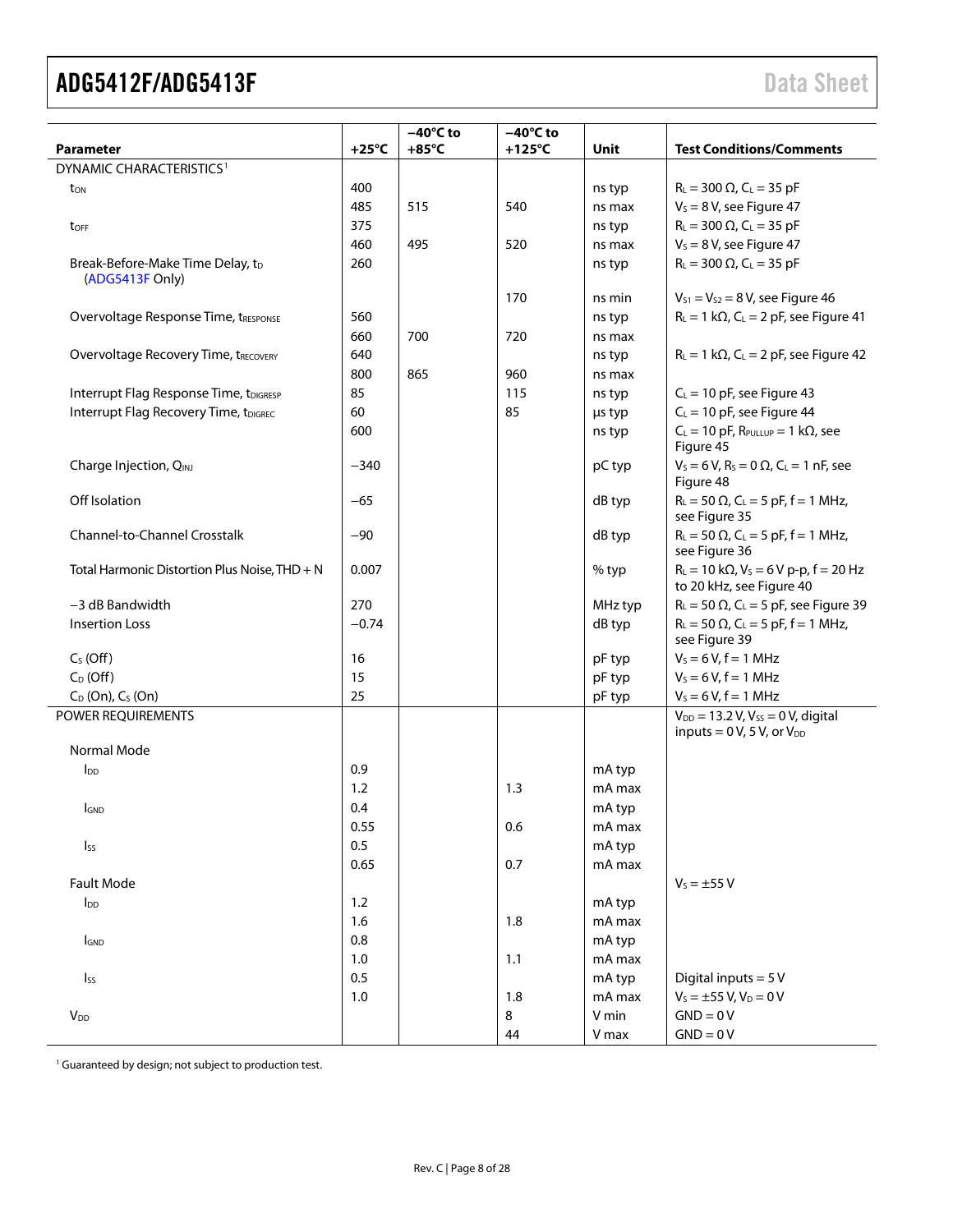#### <span id="page-8-0"></span>**36 V SINGLE SUPPLY**

 $\rm{V_{\rm DD}}$  = 36 V  $\pm$  10%,  $\rm{V_{SS}}$  = 0 V, GND = 0 V,  $\rm{C_{\rm DECOUPLING}}$  = 0.1  $\rm{\mu{}F},$  unless otherwise noted.

#### **Table 4.**

|                                                              |                 | $-40^{\circ}$ C to | $-40^{\circ}$ C to |              |                                                                                                                                              |
|--------------------------------------------------------------|-----------------|--------------------|--------------------|--------------|----------------------------------------------------------------------------------------------------------------------------------------------|
| <b>Parameter</b>                                             | $+25^{\circ}$ C | $+85^{\circ}$ C    | $+125^{\circ}C$    | Unit         | <b>Test Conditions/Comments</b>                                                                                                              |
| <b>ANALOG SWITCH</b>                                         |                 |                    |                    |              | $V_{DD} = 32.4 V, V_{SS} = 0 V,$ see Figure 32                                                                                               |
| Analog Signal Range                                          |                 |                    | $0V$ to $V_{DD}$   | $\mathsf{V}$ |                                                                                                                                              |
| On Resistance, R <sub>ON</sub>                               | 22              |                    |                    | $\Omega$ typ | $V_s = 0$ V to 30 V, $I_s = -10$ mA                                                                                                          |
|                                                              | 24.5            | 31                 | 37                 | $\Omega$ max |                                                                                                                                              |
|                                                              | 10              |                    |                    | $\Omega$ typ | $V_s = 4.5 V$ to 28 V, $I_s = -10$ mA                                                                                                        |
|                                                              | 11              | 14                 | 16.5               | $\Omega$ max |                                                                                                                                              |
| On-Resistance Match Between Channels, ΔR <sub>ON</sub>       | 0.05            |                    |                    | $\Omega$ typ | $V_s = 0$ V to 30 V, $I_s = -10$ mA                                                                                                          |
|                                                              | 0.5             | 0.6                | 0.7                | $\Omega$ max |                                                                                                                                              |
|                                                              | 0.05            |                    |                    | $\Omega$ typ | $V_s = 4.5 V$ to 28 V, $I_s = -10$ mA                                                                                                        |
|                                                              | 0.35            | 0.5                | 0.5                | $\Omega$ max |                                                                                                                                              |
| On-Resistance Flatness, RFLAT(ON)                            | 12.5            |                    |                    | $\Omega$ typ | $V_s = 0$ V to 30 V, $I_s = -10$ mA                                                                                                          |
|                                                              | 14.5            | 19                 | 23                 | $\Omega$ max |                                                                                                                                              |
|                                                              | 0.1             |                    |                    | $\Omega$ typ | $V_s = 4.5 V$ to 28 V, $I_s = -10$ mA                                                                                                        |
|                                                              | 0.4             | 0.5                | 0.5                | $\Omega$ max |                                                                                                                                              |
| Threshold Voltage, VT                                        | 0.7             |                    |                    | V typ        | See Figure 28                                                                                                                                |
| <b>LEAKAGE CURRENTS</b>                                      |                 |                    |                    |              | $V_{DD} = 39.6 V, V_{SS} = 0 V$                                                                                                              |
| Source Off Leakage, I <sub>s</sub> (Off)                     | ±0.1            |                    |                    | nA typ       | $V_s = 1 \text{ V}/30 \text{ V}, V_D = 30 \text{ V}/1 \text{ V},$ see Figure 33                                                              |
|                                                              | ±1.5            | ±5.0               | ±21                | nA max       |                                                                                                                                              |
| Drain Off Leakage, I <sub>D</sub> (Off)                      | ±0.1            |                    |                    | nA typ       | $V_s = 1 \text{ V}/30 \text{ V}, V_D = 30 \text{ V}/1 \text{ V},$ see Figure 33                                                              |
|                                                              | ±1.5            | ±5.0               | ±18                | nA max       |                                                                                                                                              |
| Channel On Leakage, I <sub>D</sub> (On), I <sub>S</sub> (On) | ±0.3            |                    |                    | nA typ       | $V_s = V_D = 1 \text{ V}/30 \text{ V}$ , see Figure 34                                                                                       |
|                                                              | ±1.5            | ±2.0               |                    | nA max       |                                                                                                                                              |
|                                                              |                 |                    | ±4.5               |              |                                                                                                                                              |
| <b>FAULT</b>                                                 |                 |                    |                    |              |                                                                                                                                              |
| Source Leakage Current, Is                                   |                 |                    |                    |              |                                                                                                                                              |
| With Overvoltage                                             |                 |                    | ±78                | µA typ       | $V_{DD}$ = 39.6 V, V <sub>SS</sub> = 0 V, GND = 0 V, V <sub>S</sub> =<br>+55 V, -40 V, see Figure 37                                         |
| Power Supplies Grounded or Floating                          |                 |                    | ±40                | µA typ       | $V_{DD} = 0$ V or floating, $V_{SS} = 0$ V or<br>floating, $GND = 0 V$ , $INx = 0 V$ or<br>floating, $V_s = +55 V$ , $-40 V$ , see Figure 38 |
| Drain Leakage Current, ID                                    |                 |                    |                    |              |                                                                                                                                              |
| With Overvoltage                                             | ±2.0            |                    |                    | nA typ       | $V_{DD}$ = 39.6 V, $V_{SS}$ = 0 V,<br>$GND = 0 V, VS = +55 V, -40 V,$ see<br>Figure 37                                                       |
|                                                              | ±20             | ±30                | ±65                | nA max       |                                                                                                                                              |
| Power Supplies Grounded                                      | ±10             |                    |                    | nA typ       | $V_{DD} = 0 V$ , $V_{SS} = 0 V$ , GND = 0 V, $V_S = +55$<br>V, $-40$ V, INx = 0 V, see Figure 38                                             |
|                                                              | ±30             | ±50                | ±100               | nA max       |                                                                                                                                              |
| <b>Power Supplies Floating</b>                               | ±10             | ±10                | ±10                | µA typ       | $V_{DD}$ = floating, $V_{SS}$ = floating, GND =<br>0 V, $V_s = +55$ V, $-40$ V, INx = 0 V, see<br>Figure 38                                  |
| <b>DIGITAL INPUTS</b>                                        |                 |                    |                    |              |                                                                                                                                              |
| Input Voltage High, VINH                                     |                 |                    | 2.0                | V min        |                                                                                                                                              |
| Input Voltage Low, VINL                                      |                 |                    | 0.8                | V max        |                                                                                                                                              |
| Input Current, IINL or IINH                                  | 0.7             |                    |                    | µA typ       | $V_{IN} = V_{GND}$ or $V_{DD}$                                                                                                               |
|                                                              |                 |                    | 1.2                | µA max       |                                                                                                                                              |
| Digital Input Capacitance, CIN                               | 5.0             |                    |                    | pF typ       |                                                                                                                                              |
| Output Voltage High, V <sub>OH</sub>                         | 2.0             |                    |                    | V min        |                                                                                                                                              |
| Output Voltage Low, VoL                                      | 0.8             |                    |                    | V max        |                                                                                                                                              |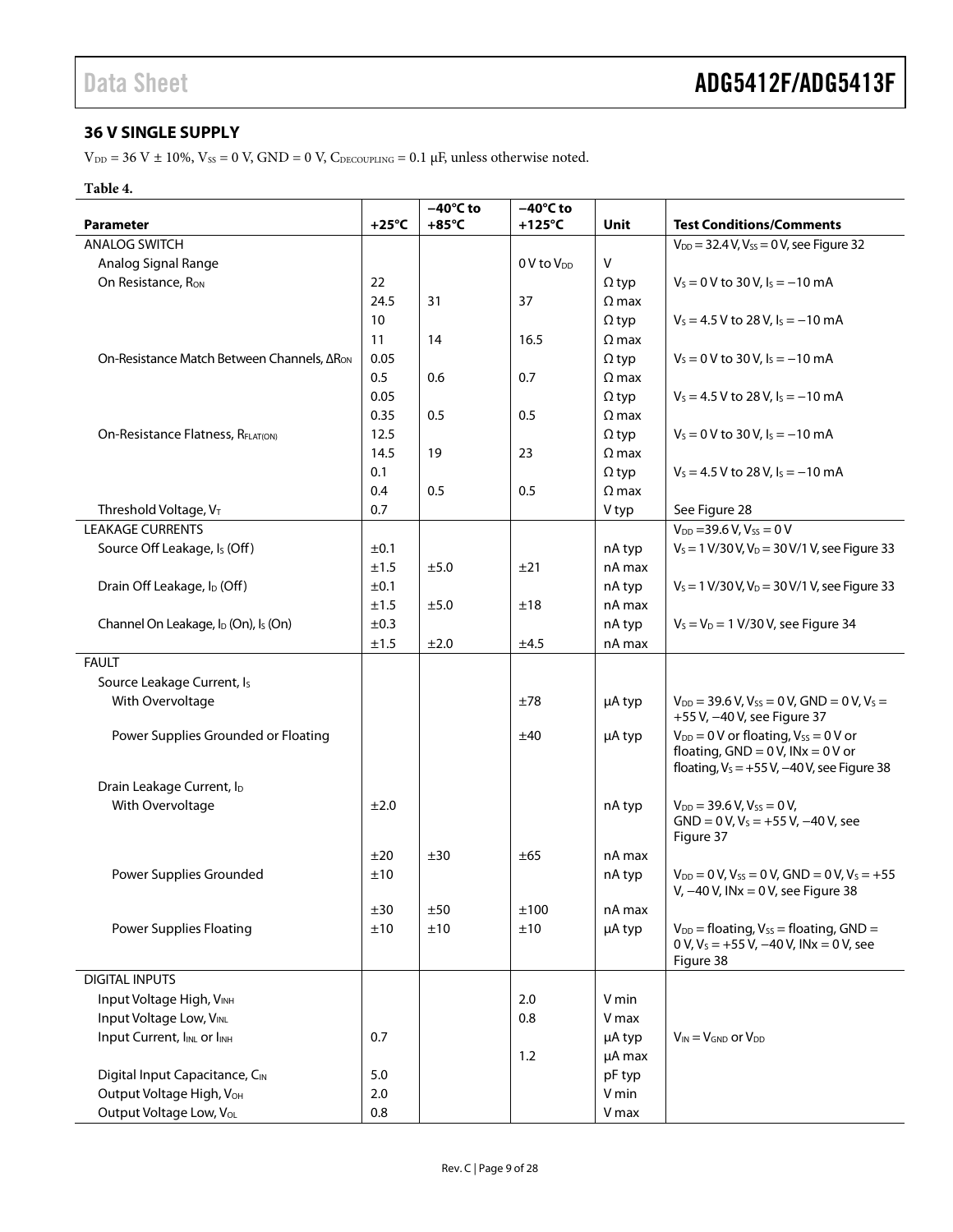| <b>Parameter</b>                                    | $+25^{\circ}$ C | $-40^{\circ}$ C to<br>$+85^{\circ}$ C | $-40^{\circ}$ C to<br>$+125^{\circ}$ C | Unit    | <b>Test Conditions/Comments</b>                                                        |
|-----------------------------------------------------|-----------------|---------------------------------------|----------------------------------------|---------|----------------------------------------------------------------------------------------|
| DYNAMIC CHARACTERISTICS <sup>1</sup>                |                 |                                       |                                        |         |                                                                                        |
| ton                                                 | 400             |                                       |                                        | ns typ  | $R_L = 300 \Omega$ , $C_L = 35 pF$                                                     |
|                                                     | 490             | 520                                   | 545                                    | ns max  | $V_s = 18$ V, see Figure 47                                                            |
| toff                                                | 375             |                                       |                                        | ns typ  | $R_L = 300 \Omega$ , $C_L = 35 pF$                                                     |
|                                                     | 460             | 485                                   | 510                                    | ns max  | $V_s = 18$ V, see Figure 47                                                            |
| Break-Before-Make Time Delay, tD<br>(ADG5413F Only) | 285             |                                       |                                        | ns typ  | $R_L = 300 \Omega$ , $C_L = 35 pF$                                                     |
|                                                     |                 |                                       | 195                                    | ns min  | $V_{S1} = V_{S2} = 18$ V, see Figure 46                                                |
| Overvoltage Response Time, tRESPONSE                | 250             |                                       |                                        | ns typ  | $R_L = 1 k\Omega$ , C <sub>L</sub> = 2 pF, see Figure 41                               |
|                                                     | 350             | 360                                   | 375                                    | ns max  |                                                                                        |
| <b>Overvoltage Recovery Time, tRECOVERY</b>         | 1500            |                                       |                                        | ns typ  | $R_L = 1 k\Omega$ , C <sub>L</sub> = 2 pF, see Figure 42                               |
|                                                     | 2000            | 2300                                  | 2700                                   | ns max  |                                                                                        |
| Interrupt Flag Response Time, tDIGRESP              | 85              |                                       | 115                                    | ns typ  | $C_L = 10$ pF, see Figure 43                                                           |
| Interrupt Flag Recovery Time, tDIGREC               | 60              |                                       | 85                                     | us typ  | $C_L = 10$ pF, see Figure 44                                                           |
|                                                     | 600             |                                       |                                        | ns typ  | $C_L = 10$ pF, R <sub>PULLUP</sub> = 1 k $\Omega$ , see Figure 45                      |
| Charge Injection, QINJ                              | $-610$          |                                       |                                        | pC typ  | $V_s = 18 V$ , $R_s = 0 \Omega$ , $C_l = 1 nF$ , see<br>Figure 48                      |
| Off Isolation                                       | -70             |                                       |                                        | dB typ  | $R_L = 50 \Omega$ , C <sub>L</sub> = 5 pF, f = 1 MHz, see<br>Figure 35                 |
| <b>Channel-to-Channel Crosstalk</b>                 | $-90$           |                                       |                                        | dB typ  | $R_L = 50 \Omega$ , C <sub>L</sub> = 5 pF, f = 1 MHz, see<br>Figure 36                 |
| Total Harmonic Distortion Plus Noise, THD + N       | 0.001           |                                       |                                        | % typ   | $R_L = 10 k\Omega$ , $V_S = 18 V p-p$ , $f = 20 Hz$ to<br>20 kHz, see Figure 40        |
| $-3$ dB Bandwidth                                   | 270             |                                       |                                        | MHz typ | $R_L$ = 50 $\Omega$ , C <sub>L</sub> = 5 pF, see Figure 39                             |
| <b>Insertion Loss</b>                               | $-0.75$         |                                       |                                        | dB typ  | $R_L = 50 \Omega$ , C <sub>L</sub> = 5 pF, f = 1 MHz, see<br>Figure 39                 |
| $CS$ (Off)                                          | 12              |                                       |                                        | pF typ  | $V_s = 18 V, f = 1 MHz$                                                                |
| $C_D$ (Off)                                         | 11              |                                       |                                        | pF typ  | $V_s = 18 V, f = 1 MHz$                                                                |
| $C_D$ (On), $C_S$ (On)                              | 23              |                                       |                                        | pF typ  | $V_s = 18 V, f = 1 MHz$                                                                |
| POWER REQUIREMENTS                                  |                 |                                       |                                        |         | $V_{DD}$ = 39.6 V, V <sub>ss</sub> = 0 V, digital inputs =<br>$0 V$ , 5 V, or $V_{DD}$ |
| Normal Mode                                         |                 |                                       |                                        |         |                                                                                        |
| $I_{DD}$                                            | 0.9             |                                       |                                        | mA typ  |                                                                                        |
|                                                     | 1.2             |                                       | 1.3                                    | mA max  |                                                                                        |
| <b>I</b> GND                                        | 0.4             |                                       |                                        | mA typ  |                                                                                        |
|                                                     | 0.55            |                                       | 0.6                                    | mA max  |                                                                                        |
| $I_{SS}$                                            | 0.5             |                                       |                                        | mA typ  |                                                                                        |
|                                                     | 0.65            |                                       | 0.7                                    | mA max  |                                                                                        |
| Fault Mode                                          |                 |                                       |                                        |         | $V_s = +55 V, -40 V$                                                                   |
| $I_{DD}$                                            | 1.2             |                                       |                                        | mA typ  |                                                                                        |
|                                                     | 1.6             |                                       | 1.8                                    | mA max  |                                                                                        |
| <b>I</b> GND                                        | 0.8             |                                       |                                        | mA typ  |                                                                                        |
|                                                     | 1.0             |                                       | 1.1                                    | mA max  |                                                                                        |
| Iss                                                 | 0.5             |                                       |                                        | mA typ  |                                                                                        |
|                                                     | 1.0             |                                       | 1.8                                    | mA max  |                                                                                        |
| <b>V</b> <sub>DD</sub>                              |                 |                                       | 8                                      | V min   | $GND = 0V$                                                                             |
|                                                     |                 |                                       | 44                                     | V max   | $GND = 0V$                                                                             |

<sup>1</sup> Guaranteed by design; not subject to production test.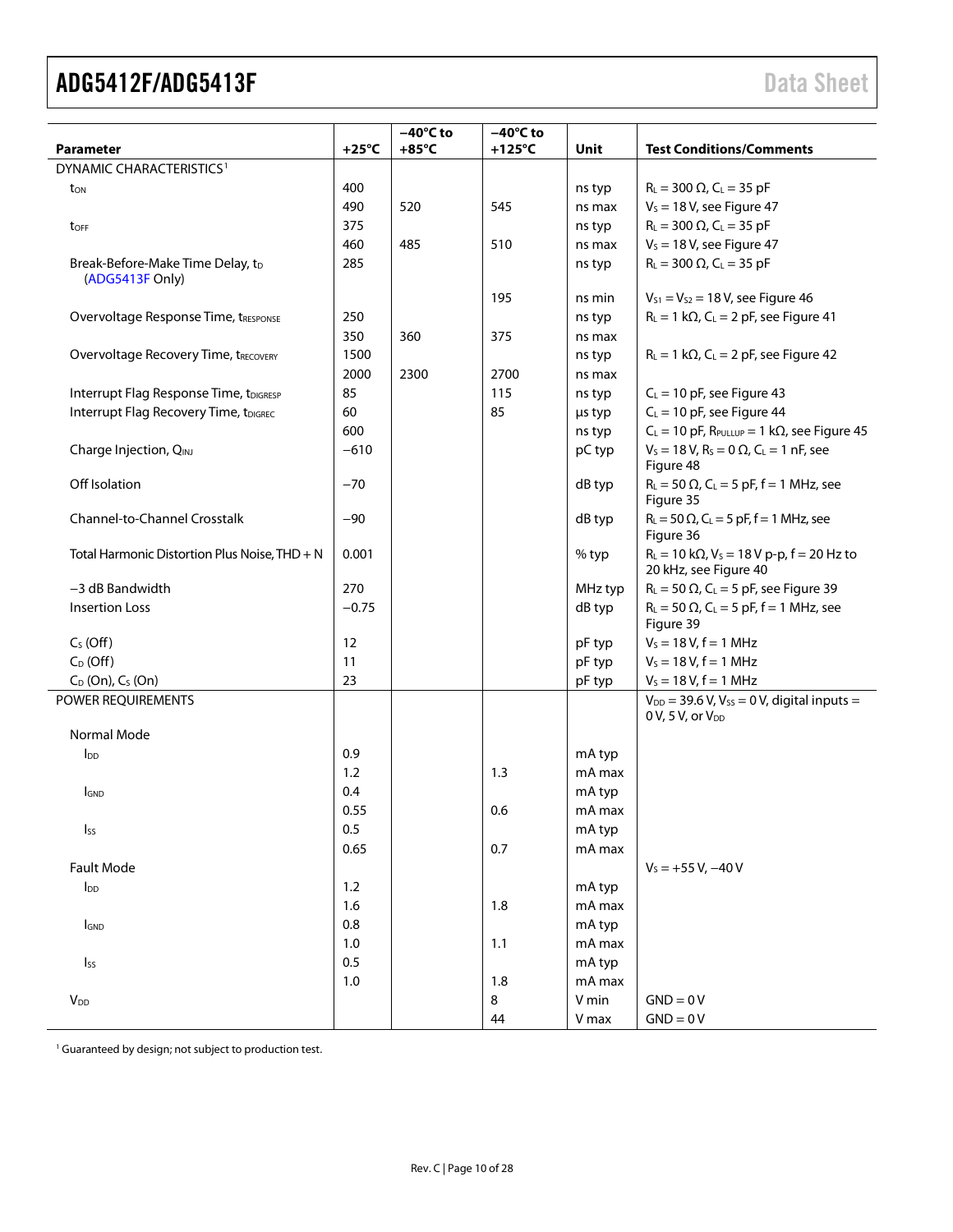### <span id="page-10-0"></span>**CONTINUOUS CURRENT PER CHANNEL, Sx OR Dx**

<span id="page-10-1"></span>

| Table 5.                          |                |                 |                 |        |                                            |
|-----------------------------------|----------------|-----------------|-----------------|--------|--------------------------------------------|
| <b>Parameter</b>                  | $25^{\circ}$ C | 85 $^{\circ}$ C | $125^{\circ}$ C | Unit   | <b>Test Conditions/Comments</b>            |
| 16-LEAD TSSOP                     |                |                 |                 |        |                                            |
| $\theta_{IA} = 112.6^{\circ}$ C/W | 83             | 59              | 39              | mA max | $V_s = V_{ss} + 4.5 V$ to $V_{DD} - 4.5 V$ |
|                                   | 64             | 48              | 29              | mA max | $V_s = V_{ss}$ to $V_{DD}$                 |
| 16-LEAD LFCSP                     |                |                 |                 |        |                                            |
| $\theta_{IA} = 30.4^{\circ}$ C/W  | 152            | 99              | 61              | mA max | $V_s = V_{ss} + 4.5 V$ to $V_{DD} - 4.5 V$ |
|                                   | 118            | -80             | 52              | mA max | $V_s = V_{ss}$ to $V_{DD}$                 |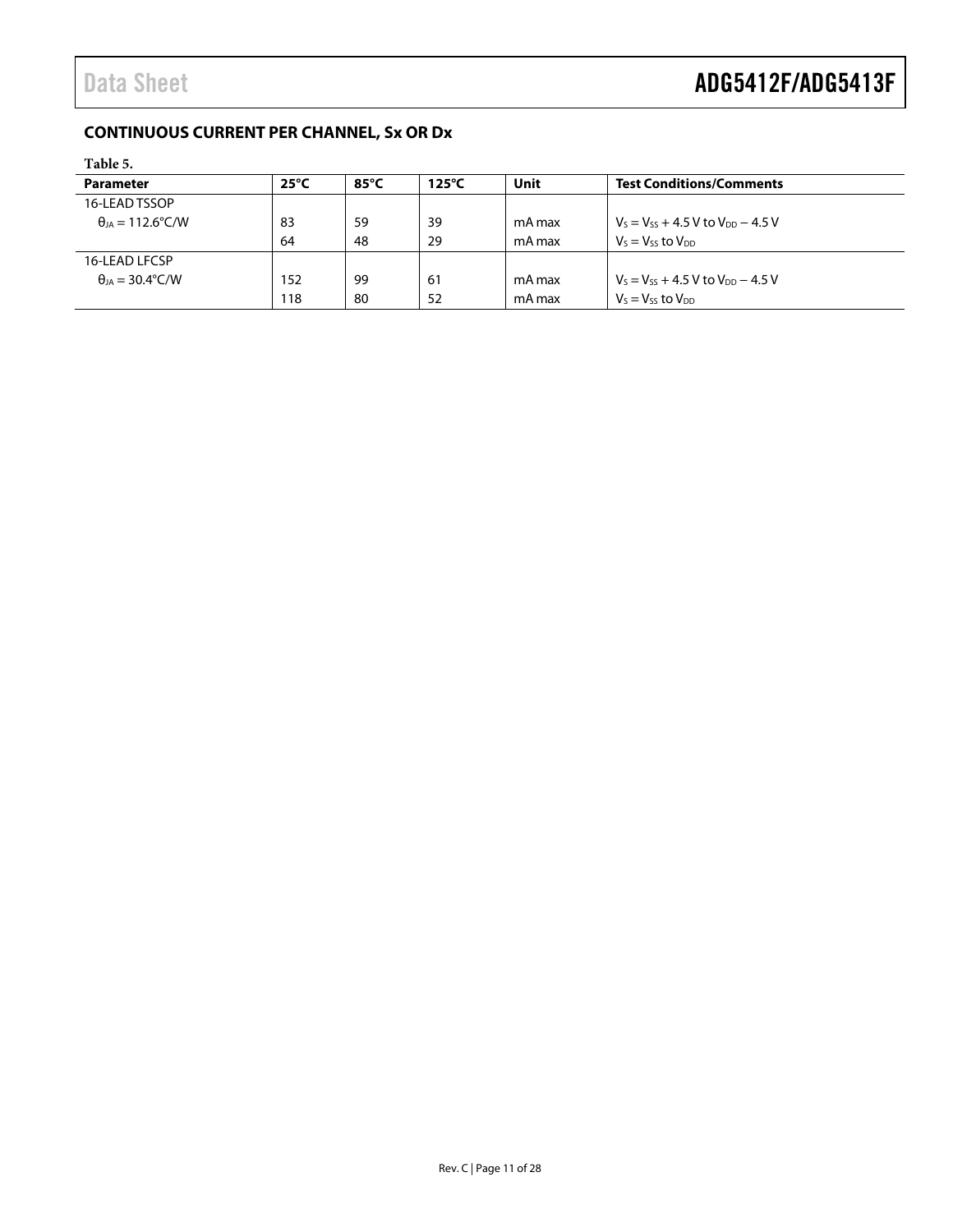### <span id="page-11-0"></span>ABSOLUTE MAXIMUM RATINGS

 $T_A = 25$ °C, unless otherwise noted.

#### **Table 6.**

| <b>Parameter</b>                                     | Rating                                                                   |
|------------------------------------------------------|--------------------------------------------------------------------------|
| V <sub>DD</sub> to Vss                               | 48 V                                                                     |
| V <sub>DD</sub> to GND                               | $-0.3$ V to $+48$ V                                                      |
| V <sub>ss</sub> to GND                               | $-48$ V to $+0.3$ V                                                      |
| <b>Sx Pins</b>                                       | $-55$ V to $+55$ V                                                       |
| Sx to V <sub>DD</sub> or Vss                         | 80 V                                                                     |
| Vs to V <sub>D</sub>                                 | 80 V                                                                     |
| $Dx$ Pins <sup>1</sup>                               | $V_{ss}$ – 0.7 V to $V_{DD}$ + 0.7 V or<br>30 mA, whichever occurs first |
| Digital Inputs                                       | $GND - 0.7V$ to $+48V$ or<br>30 mA, whichever occurs first               |
| Peak Current, Sx or Dx Pins                          | 288 mA (pulsed at 1 ms,<br>10% duty cycle maximum)                       |
| Continuous Current, Sx or Dx Pins                    | Data <sup>2</sup> + 15%                                                  |
| Digital Output                                       | GND - 0.7 V to 6 V or 30 mA.<br>whichever occurs first                   |
| Operating Temperature Range                          | $-40^{\circ}$ C to $+125^{\circ}$ C                                      |
| Storage Temperature Range                            | $-65^{\circ}$ C to $+150^{\circ}$ C                                      |
| Junction Temperature                                 | $150^{\circ}$ C                                                          |
| Thermal Impedance, $\theta_{JA}$                     |                                                                          |
| 16-Lead TSSOP (4-Layer Board)                        | 112.6°C/W                                                                |
| 16-Lead LFCSP (4-Layer Board)                        | 30.4°C/W                                                                 |
| <b>Reflow Soldering Peak</b><br>Temperature, Pb-Free | As per JEDEC J-STD-020                                                   |
| ESD (HBM: ANSI/ESD STM5.1-2007)                      |                                                                          |
| I/O Port to Supplies                                 | 5.5 kV                                                                   |
| I/O Port to I/O Port                                 | 5.5 kV                                                                   |
| <b>All Other Pins</b>                                | 5.5 kV                                                                   |

<sup>1</sup> Overvoltages at the Dx pins are clamped by internal diodes. Limit current to

the maximum ratings given.

2 Se[e Table 5.](#page-10-1) 

Stresses at or above those listed under Absolute Maximum Ratings may cause permanent damage to the product. This is a stress rating only; functional operation of the product at these or any other conditions above those indicated in the operational section of this specification is not implied. Operation beyond the maximum operating conditions for extended periods may affect product reliability.

Only one absolute maximum rating can be applied at any one time.

#### <span id="page-11-1"></span>**ESD CAUTION**



ESD (electrostatic discharge) sensitive device. Charged devices and circuit boards can discharge without detection. Although this product features patented or proprietary protection circuitry, damage may occur on devices subjected to high energy ESD. Therefore, proper ESD precautions should be taken to avoid performance degradation or loss of functionality.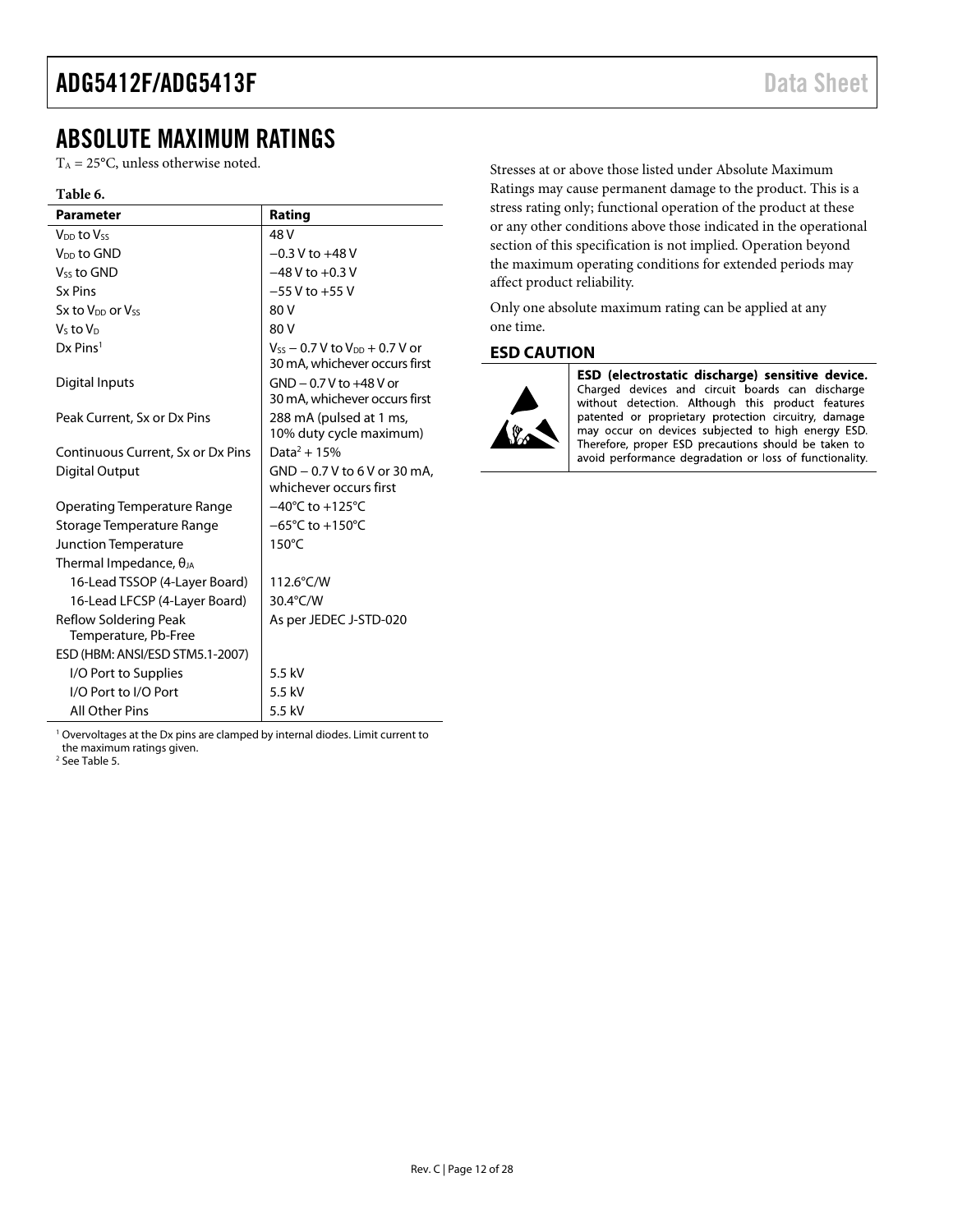# <span id="page-12-0"></span>PIN CONFIGURATIONS AND FUNCTION DESCRIPTIONS



#### **Table 7. Pin Function Descriptions**

| Pin No.      |              |                 |                                                                                                                                                                                                           |
|--------------|--------------|-----------------|-----------------------------------------------------------------------------------------------------------------------------------------------------------------------------------------------------------|
| <b>TSSOP</b> | <b>LFCSP</b> | <b>Mnemonic</b> | <b>Description</b>                                                                                                                                                                                        |
|              | 15           | IN <sub>1</sub> | Logic Control Input.                                                                                                                                                                                      |
| 2            | 16           | D1              | Drain Terminal. This pin can be an input or an output.                                                                                                                                                    |
| 3            |              | S1              | Overvoltage Protected Source Terminal. This pin can be an input or an output.                                                                                                                             |
| 4            | 2            | $V_{SS}$        | Most Negative Power Supply Potential.                                                                                                                                                                     |
| 5            | 3            | <b>GND</b>      | Ground (0 V) Reference.                                                                                                                                                                                   |
| 6            | 4            | S4              | Overvoltage Protected Source Terminal. This pin can be an input or an output.                                                                                                                             |
|              | 5            | D4              | Drain Terminal. This pin can be an input or an output.                                                                                                                                                    |
| 8            | 6            | IN4             | Logic Control Input.                                                                                                                                                                                      |
| 9            |              | IN <sub>3</sub> | Logic Control Input.                                                                                                                                                                                      |
| 10           | 8            | D <sub>3</sub>  | Drain Terminal. This pin can be an input or an output.                                                                                                                                                    |
| 11           | 9            | S3              | Overvoltage Protected Source Terminal. This pin can be an input or an output.                                                                                                                             |
| 12           | 10           | FF              | Fault Flag Digital Output. This pin has a high output when the device is in normal operation or a low<br>when a fault condition occurs on any of the Sx inputs.                                           |
| 13           | 11           | V <sub>DD</sub> | Most Positive Power Supply Potential.                                                                                                                                                                     |
| 14           | 12           | S <sub>2</sub>  | Overvoltage Protected Source Terminal. This pin can be an input or an output.                                                                                                                             |
| 15           | 13           | D <sub>2</sub>  | Drain Terminal. This pin can be an input or an output.                                                                                                                                                    |
| 16           | 14           | IN <sub>2</sub> | Logic Control Input.                                                                                                                                                                                      |
|              | EP           | Exposed<br>Pad  | The exposed pad is internally connected. For increased reliability of the solder joints and maximum<br>thermal capability, it is recommended that the pad be connected to the lowest supply voltage, Vss. |

#### **Table 8[. ADG5412F](http://www.analog.com/ADG5412F?doc=ADG5412F_5413F.pdf) Truth Table**

| <b>INx</b> | <b>Switch Condition (S1 to S4)</b> |
|------------|------------------------------------|
|            | On                                 |
|            | Off                                |

#### **Table 9[. ADG5413F](http://www.analog.com/ADG5413F?doc=ADG5412F_5413F.pdf) Truth Table**

|            | <b>Switch Condition</b> |               |  |
|------------|-------------------------|---------------|--|
| <b>INx</b> | <b>S1, S4</b>           | <b>S2, S3</b> |  |
| $\sim$     | Off                     | On            |  |
|            | On                      | Off           |  |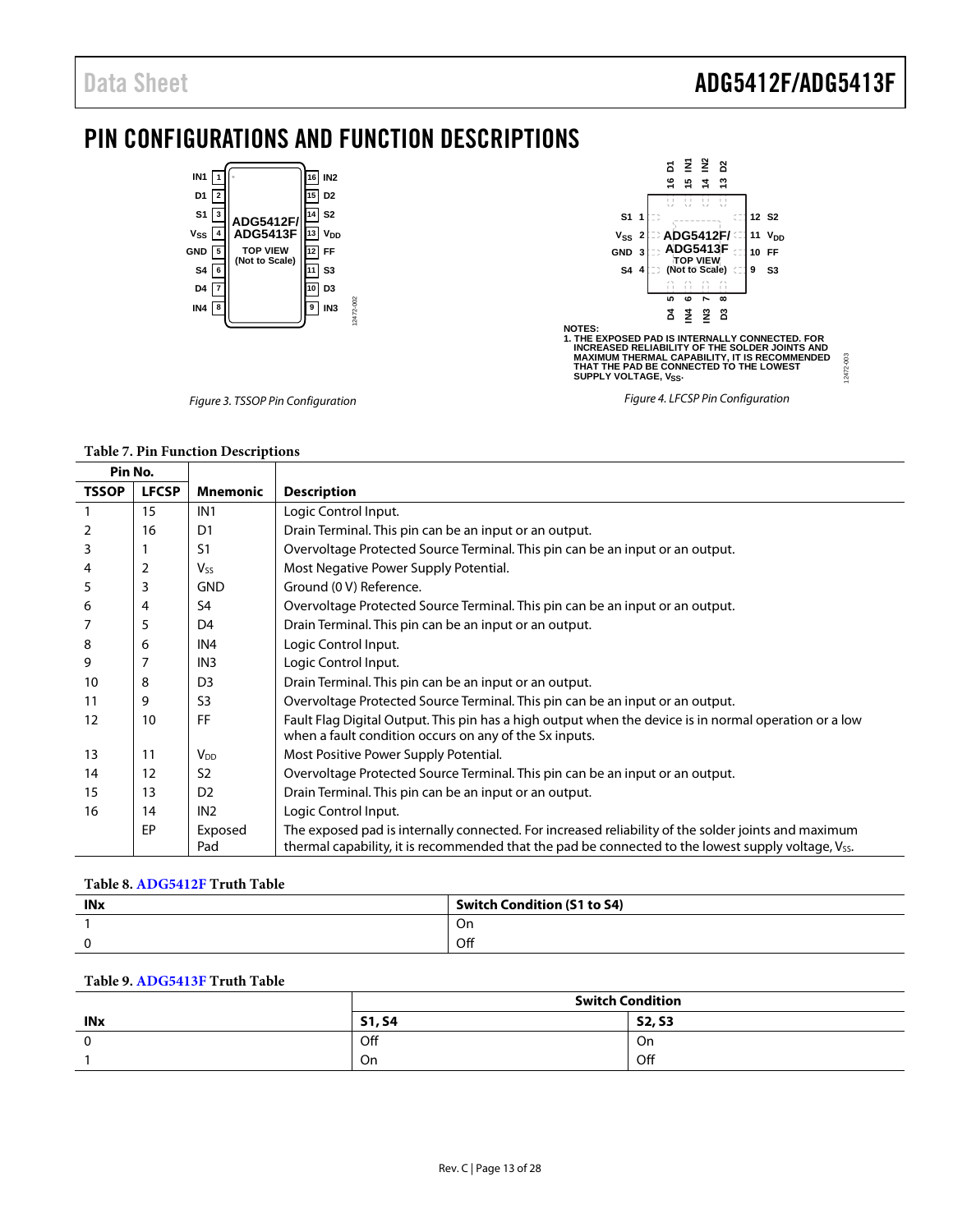# <span id="page-13-0"></span>TYPICAL PERFORMANCE CHARACTERISTICS



*Figure 5. Ron as a Function of V<sub>S</sub>, V<sub>D</sub> (Dual Supply)* 



*Figure 6. Ron as a Function of V<sub>S</sub>, V<sub>D</sub> (12 V Single Supply)* 



*Figure 7. Ron as a Function of Vs, V<sub>D</sub> (36 V Single Supply)* 



*Figure 8. Ron as a Function of Vs, V<sub>D</sub> for Different Temperatures, ±15 V Dual Supply*



*Figure 9. Ron as a Function of Vs, V<sub>D</sub> for Different Temperatures, ±20 V Dual Supply*



*Figure 10. Ron as a Function of Vs, V<sub>D</sub> for Different Temperatures, 12 V Single Supply*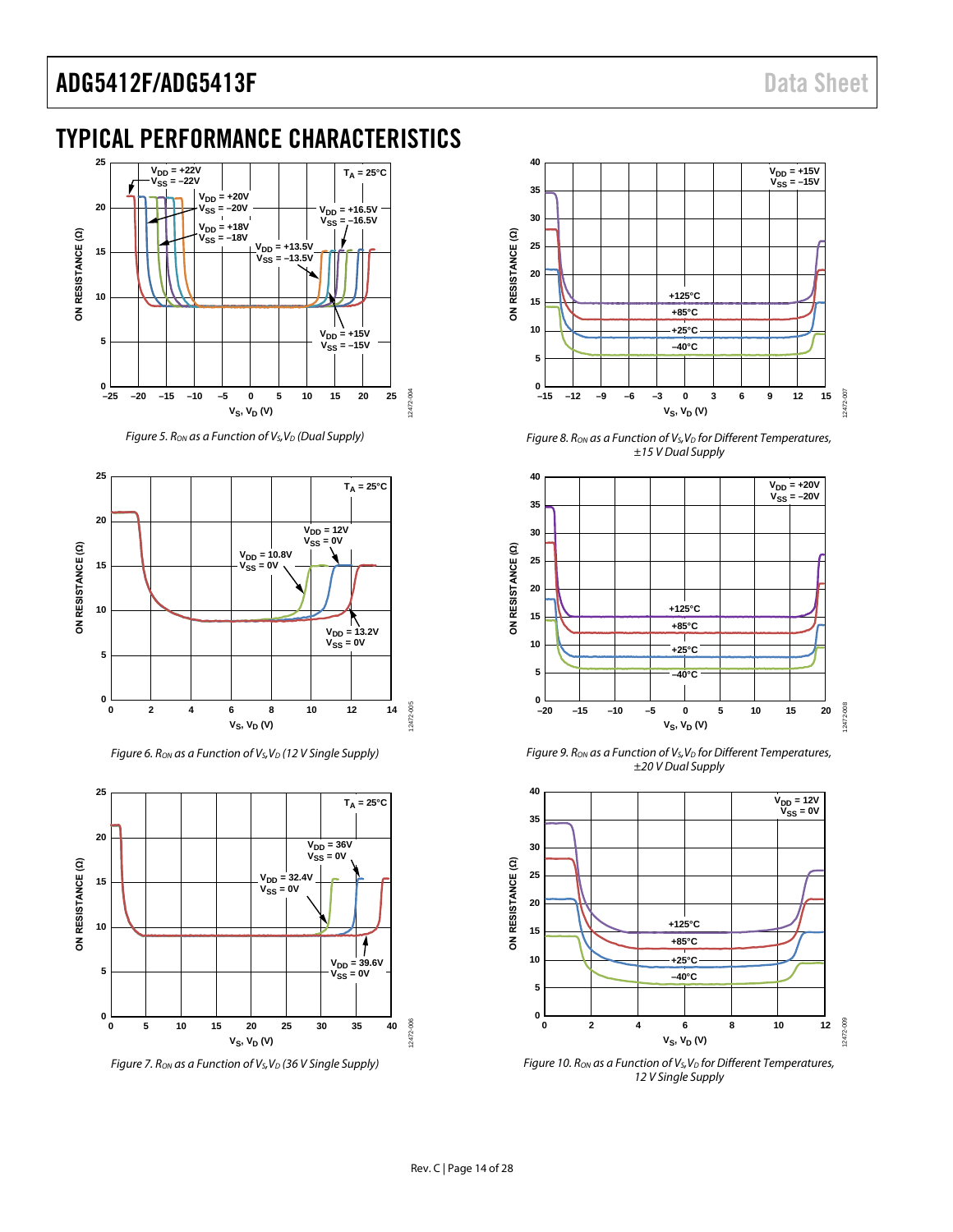

*Figure 11. Ron as a Function of Vs, V<sub>D</sub> for Different Temperatures, 36 V Single Supply*



*Figure 12. Leakage Current vs. Temperature, ±15 V Dual Supply*



*Figure 13. Leakage Current vs. Temperature, ±20 V Dual Supply*

## Data Sheet **ADG5412F/ADG5413F**



*Figure 14. Leakage Current vs. Temperature, 12 V Single Supply*







*Figure 16. Overvoltage Leakage Current vs. Temperature, ±15 V Dual Supply*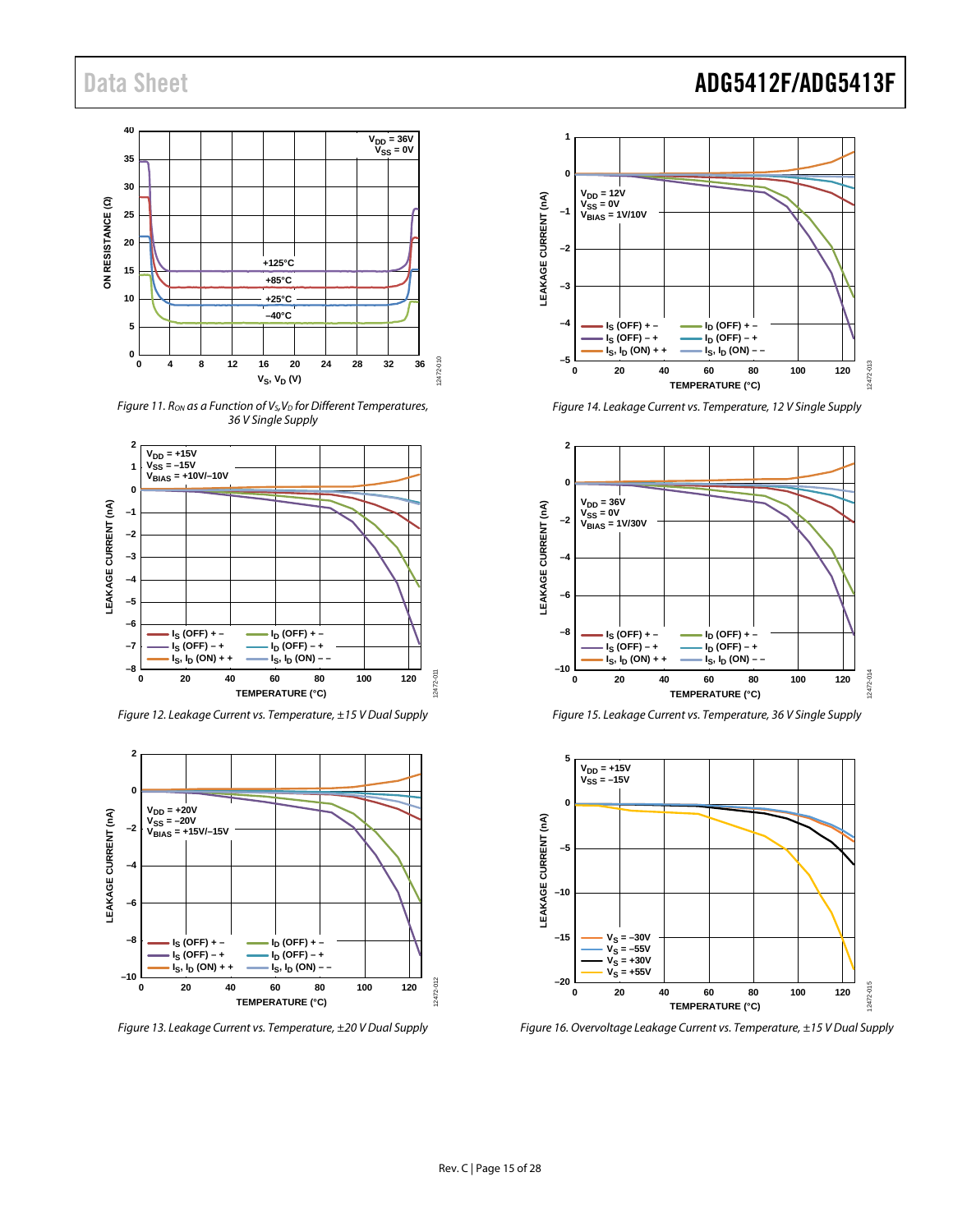

*Figure 17. Overvoltage Leakage Current vs. Temperature, ±20 V Dual Supply*



*Figure 18. Overvoltage Leakage Current vs. Temperature, 12 V Single Supply*



*Figure 19. Overvoltage Leakage Current vs. Temperature, 36 V Single Supply*











*Figure 22. Charge Injection vs. Source Voltage (VS), Single Supply*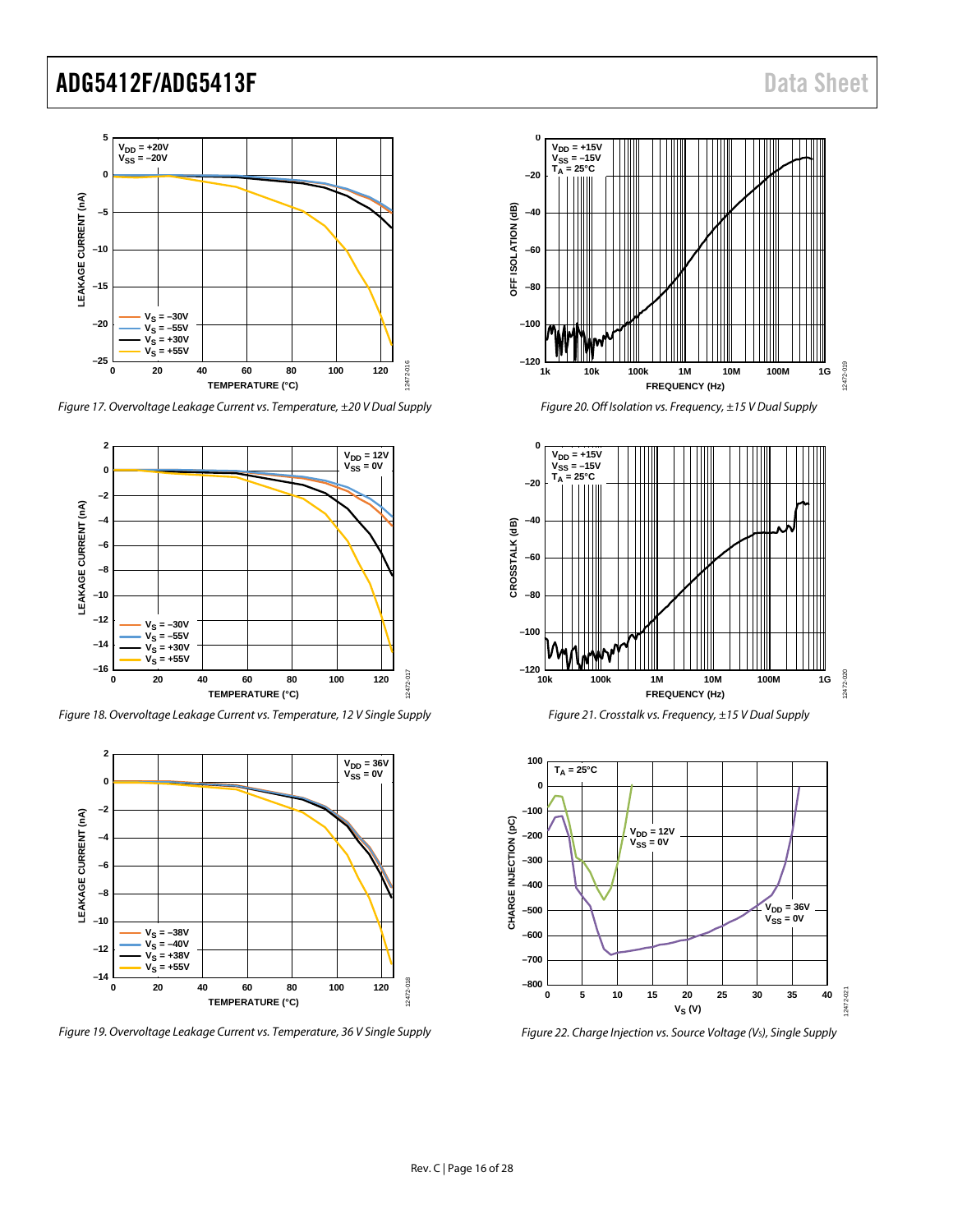

*Figure 23. Charge Injection vs. Source Voltage (VS), Dual Supply*







*Figure 25. THD + N vs. Frequency, ±15 V Dual Supply*

## Data Sheet **ADG5412F/ADG5413F**









<span id="page-16-0"></span>*Figure 28. Threshold Voltage (VT) vs. Temperature*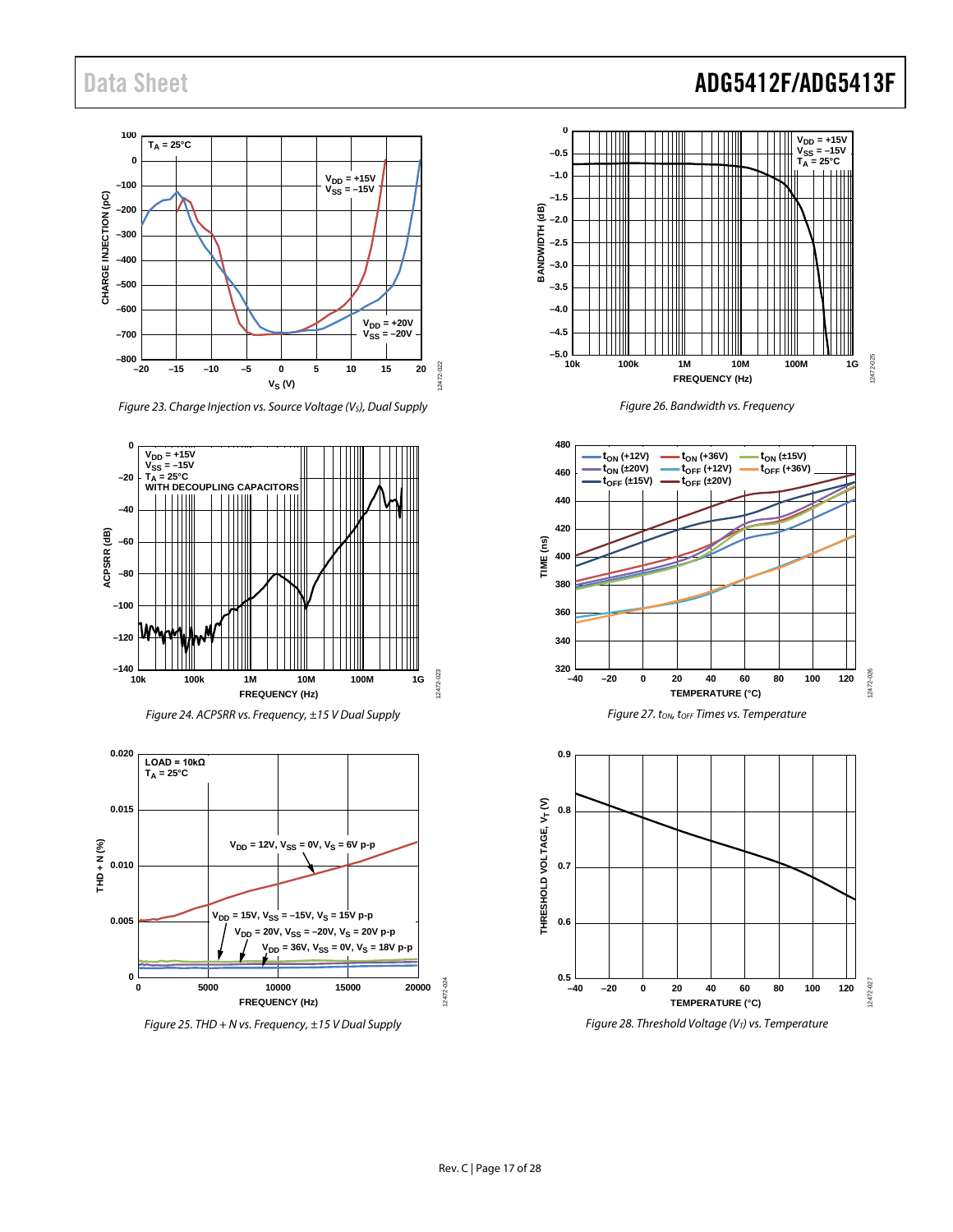

*Figure 29. Drain Output Response to Positive Overvoltage*

<span id="page-17-0"></span>

*Figure 30. Drain Output Response to Negative Overvoltage* 



<span id="page-17-1"></span>*Figure 31. Large Voltage Signal Tracking vs. Frequency*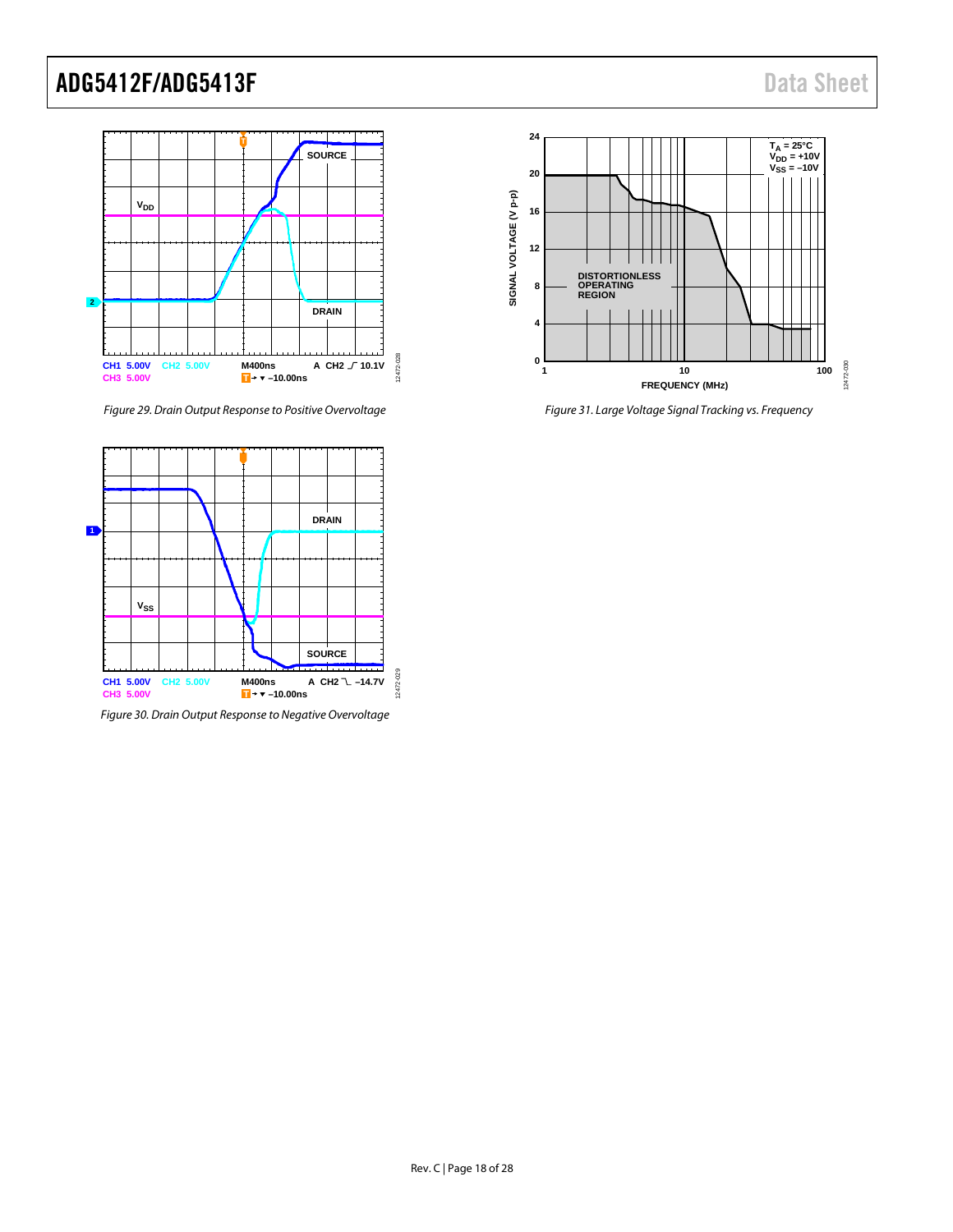# Data Sheet **ADG5412F/ADG5413F**

### <span id="page-18-0"></span>TEST CIRCUITS



<span id="page-18-1"></span>

#### *Figure 33. Off Leakage*

<span id="page-18-2"></span>

#### *Figure 34. On Leakage*

<span id="page-18-3"></span>

#### *Figure 35. Off Isolation*

<span id="page-18-6"></span>

<span id="page-18-7"></span>*Figure 36. Channel-to-Channel Crosstalk*



#### *Figure 37. Switch Overvoltage Leakage*

<span id="page-18-4"></span>

<span id="page-18-5"></span>*Figure 38. Switch Unpowered Leakage*



*Figure 39. Bandwidth*

<span id="page-18-9"></span>

<span id="page-18-8"></span>*Figure 40. THD + N*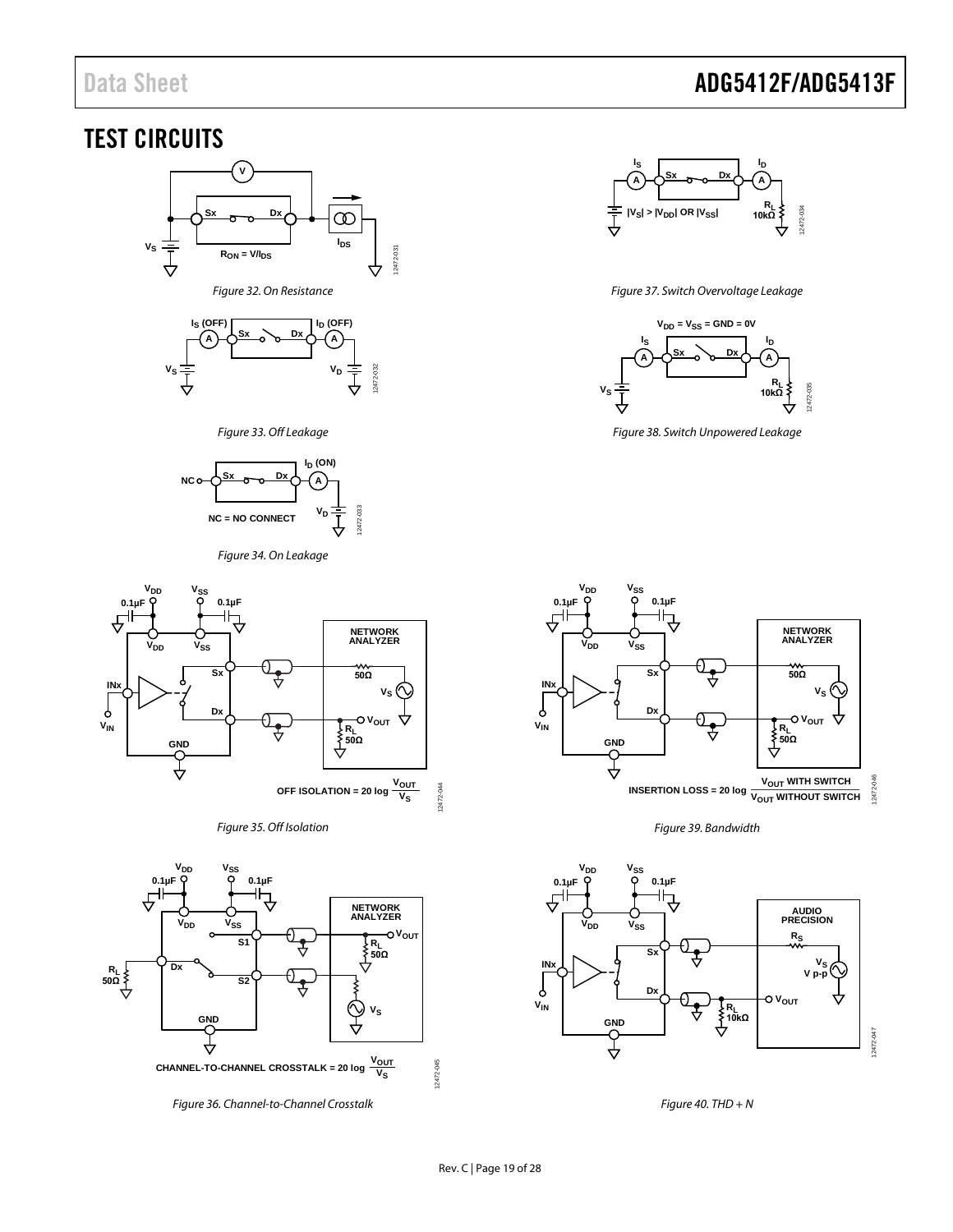<span id="page-19-0"></span>

<span id="page-19-2"></span><span id="page-19-1"></span>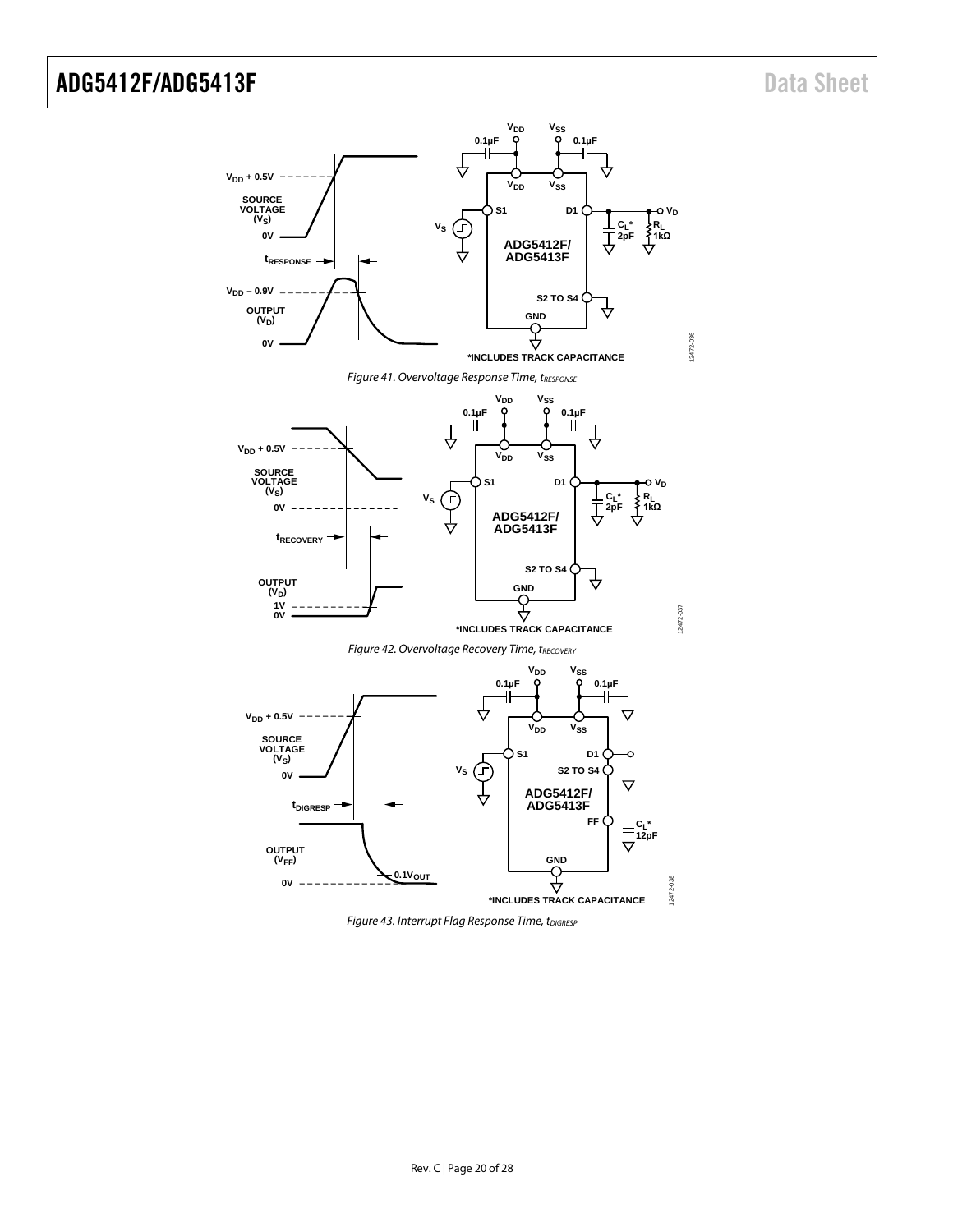12472-040

12472-040



<span id="page-20-2"></span>

*Figure 45. Interrupt Flag Recovery Time, tDIGREC, with a 1 kΩ Pull-Up Resistor* 

<span id="page-20-3"></span>

*Figure 46. Break-Before-Make Time Delay, t<sub>D</sub>* 

<span id="page-20-1"></span><span id="page-20-0"></span>

**Figure 47. Switching Times, ton and toFF**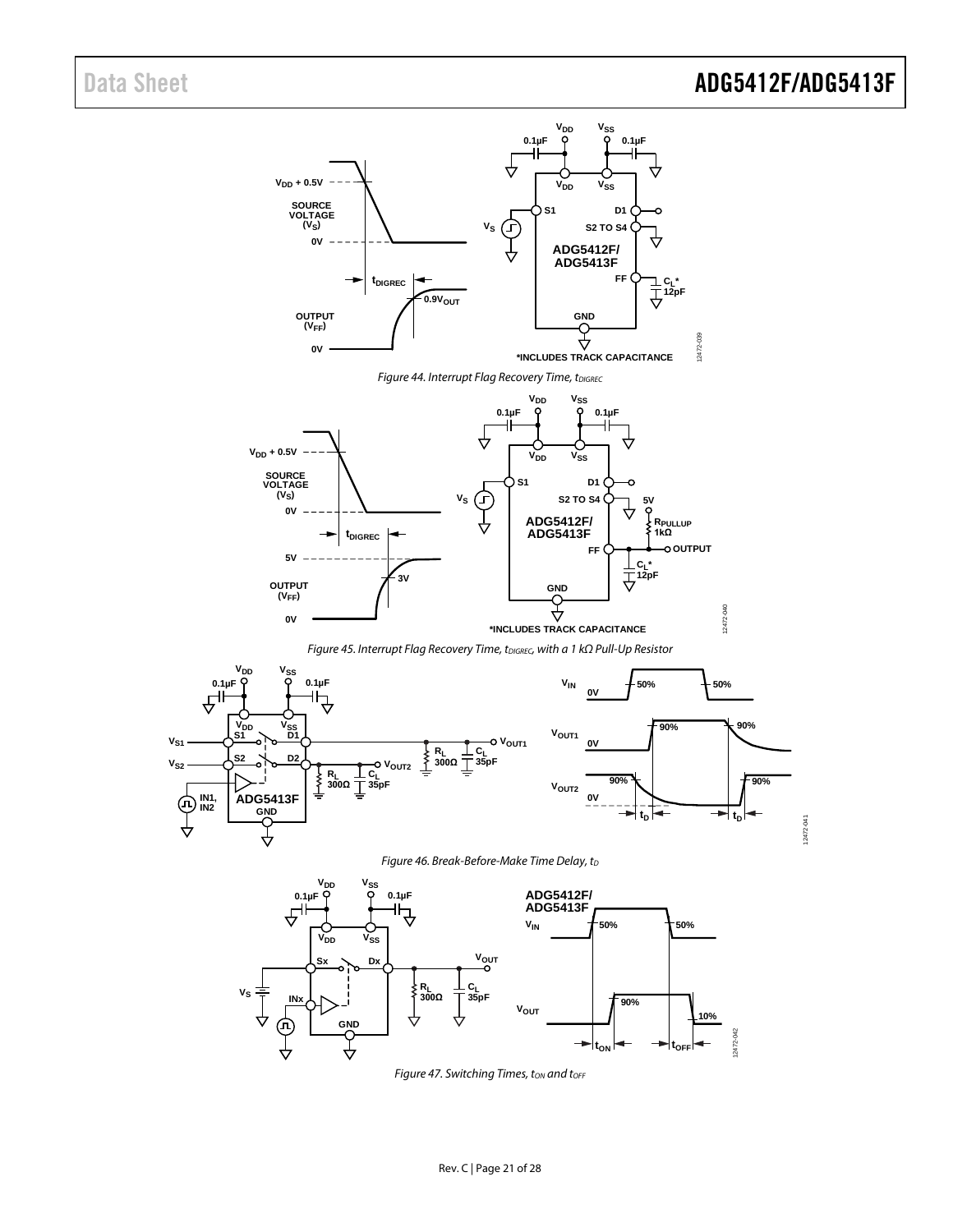<span id="page-21-0"></span>

*Figure 48. Charge Injection, QINJ*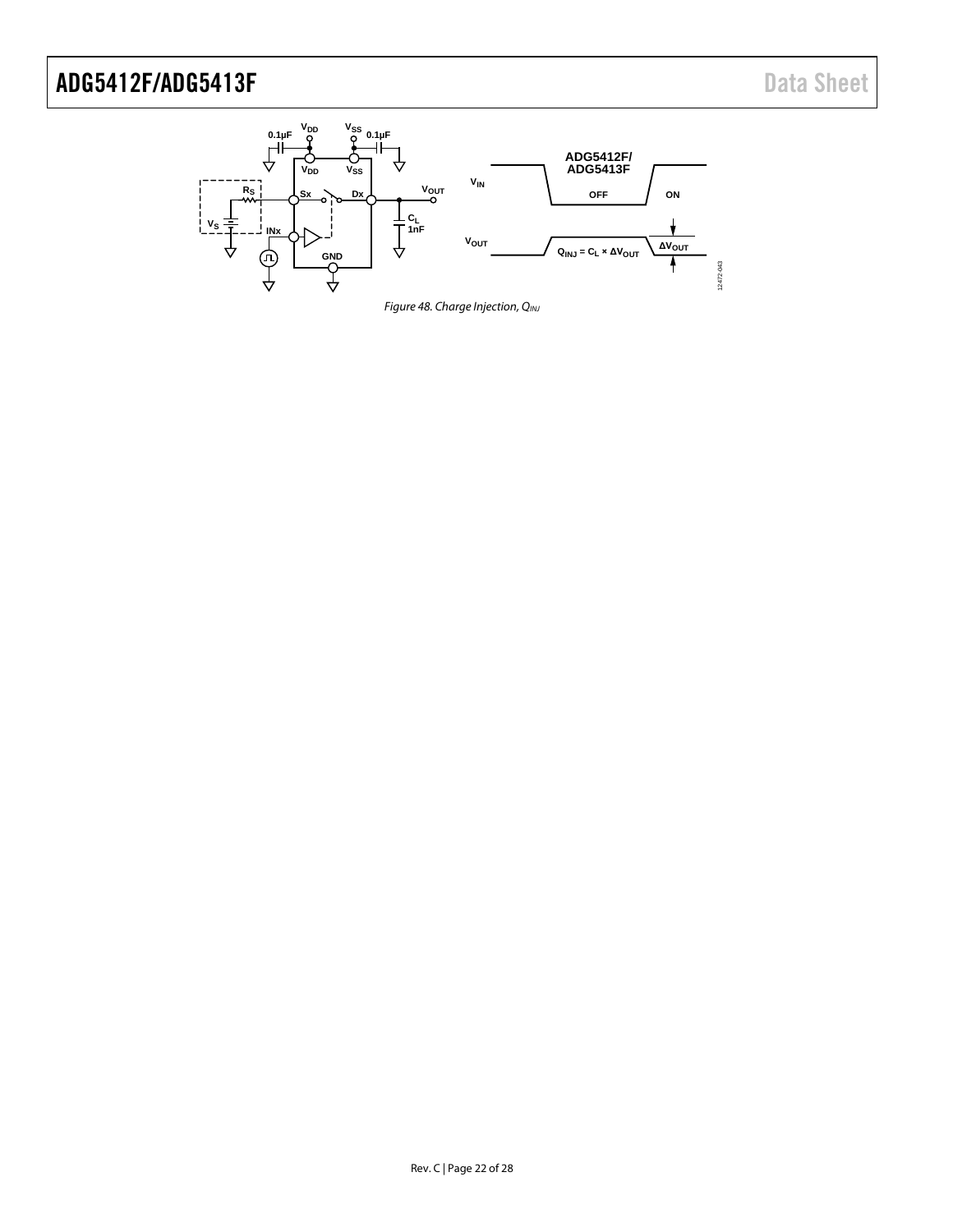### <span id="page-22-0"></span>**TERMINOLOGY**

#### I<sub>DD</sub>

I<sub>DD</sub> represents the positive supply current.

#### I<sub>SS</sub>

Iss represents the negative supply current.

#### $V_D$ ,  $V_S$

 $V<sub>D</sub>$  and  $V<sub>S</sub>$  represent the analog voltage on the Dx pins and the Sx pins, respectively.

#### **RON**

R<sub>ON</sub> represents the ohmic resistance between the Dx pins and the Sx pins.

#### $\Delta R_{ON}$

 $\Delta R_{ON}$  represents the difference between the  $R_{ON}$  of any two channels.

#### **RFLAT(ON)**

RFLAT(ON) is the flatness that is defined as the difference between the maximum and minimum value of on resistance measured over the specified analog signal range.

#### $I<sub>S</sub>$  (Off)

I<sub>S</sub> (Off) is the source leakage current with the switch off.

#### $I_D$  (Off)

 $I_D$  (Off) is the drain leakage current with the switch off.

#### $I_D$  (On),  $I_S$  (On)

 $I_D$  (On) and  $I_S$  (On) represent the channel leakage currents with the switch on.

#### $V_{\text{INI}}$

V<sub>INL</sub> is the maximum input voltage for Logic 0.

#### **VINH**

V<sub>INH</sub> is the minimum input voltage for Logic 1.

#### $I_{\text{IML}}$ ,  $I_{\text{INH}}$

IINL and IINH represent the low and high input currents of the digital inputs.

#### **CD (Off)**

 $C_D$  (Off) represents the off switch drain capacitance, which is measured with reference to ground.

#### **CS (Off)**

 $C<sub>s</sub>$  (Off) represents the off switch source capacitance, which is measured with reference to ground.

#### $C_D$  **(On)**,  $C_S$  **(On)**

 $C_D$  (On) and  $C_S$  (On) represent on switch capacitances, which are measured with reference to ground.

#### $C_{\text{IN}}$

 $C_{IN}$  is the digital input capacitance.

#### **tON**

ton represents the delay between applying the digital control input and the output switching on (see [Figure 47\)](#page-20-0).

## Data Sheet **ADG5412F/ADG5413F**

#### **tOFF**

toFF represents the delay between applying the digital control input and the output switching off (se[e Figure 47\)](#page-20-0).

#### **tD**

 $t_D$  represents the off time measured between the 90% point of both switches when switching from one address state to another.

#### **tDIGRESP**

 $t_{DIGRESP}$  is the time required for the FF pin to go low (0.3 V), measured with respect to voltage on the source pin exceeding the supply voltage by 0.5 V.

#### **tDIGREC**

t<sub>DIGREC</sub> is the time required for the FF pin to return high, measured with respect to voltage on the Sx pin falling below the supply voltage plus 0.5 V.

#### **tRESPONSE**

tRESPONSE represents the delay between the source voltage exceeding the supply voltage by 0.5 V and the drain voltage falling to 90% of the supply voltage.

#### **tRECOVERY**

t<sub>RECOVERY</sub> represents the delay between an overvoltage on the Sx pin falling below the supply voltage plus 0.5 V and the drain voltage rising from 0 V to 10% of the supply voltage.

#### **Off Isolation**

Off isolation is a measure of unwanted signal coupling through an off switch.

#### **Charge Injection**

Charge injection is a measure of the glitch impulse transferred from the digital input to the analog output during switching.

#### **Channel-to-Channel Crosstalk**

Crosstalk is a measure of unwanted signal that is coupled through from one channel to another as a result of parasitic capacitance.

#### **−3 dB Bandwidth**

Bandwidth is the frequency at which the output is attenuated by 3 dB.

#### **On Response**

On response is the frequency response of the on switch.

#### **Insertion Loss**

Insertion loss is the loss due to the on resistance of the switch.

#### **Total Harmonic Distortion Plus Noise (THD + N)**

THD + N is the ratio of the harmonic amplitude plus noise of the signal to the fundamental.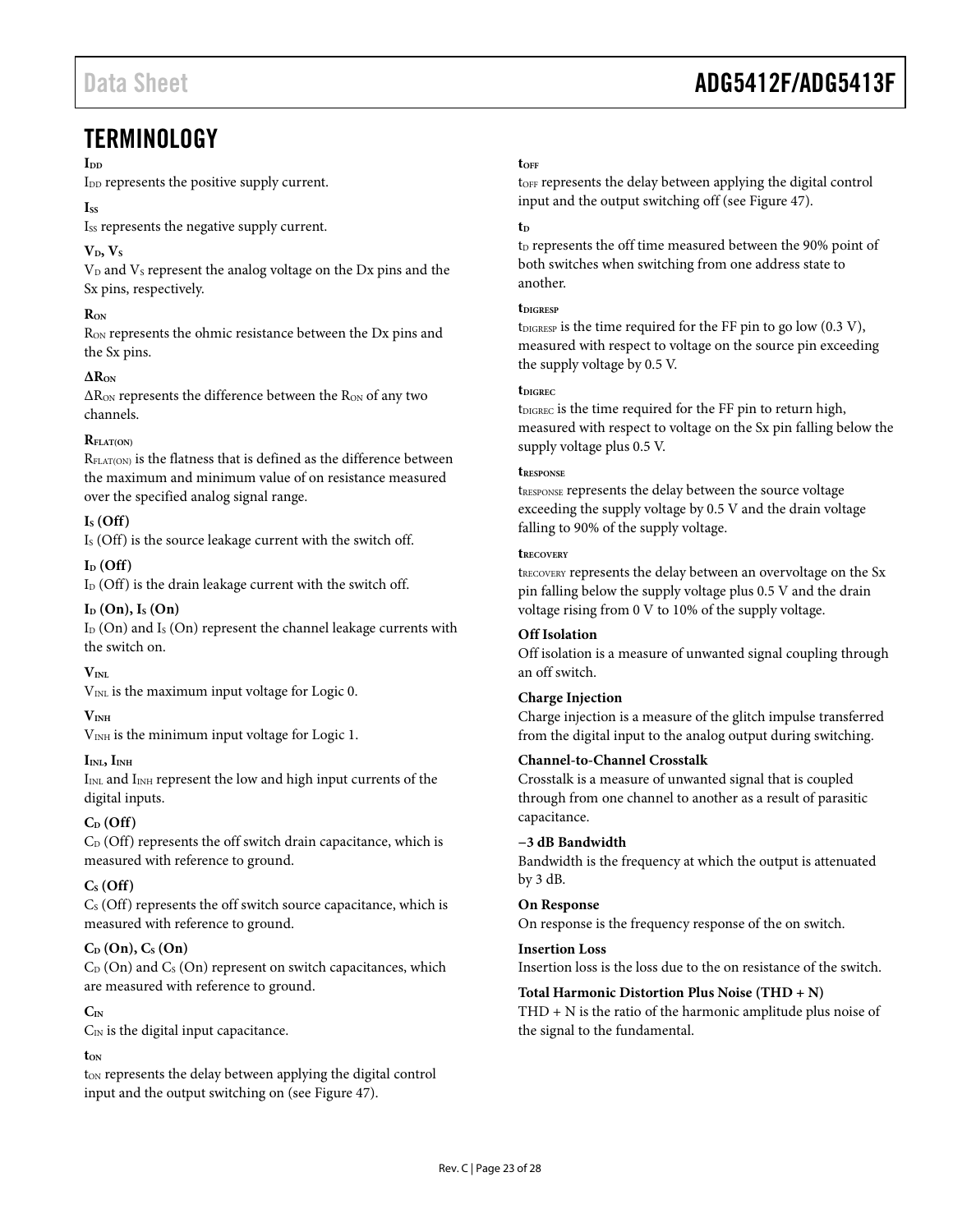#### **AC Power Supply Rejection Ratio (ACPSRR)**

ACPSRR is the ratio of the amplitude of signal on the output to the amplitude of the modulation. ACPSRR is a measure of the ability of the device to avoid coupling noise and spurious signals that appear on the supply voltage pin to the output of the switch. The dc voltage on the device is modulated by a sine wave of 0.62 V p-p.

#### $\mathbf{V}_\text{T}$

 $V_T$  is the voltage threshold at which the overvoltage protection circuitry engages. Se[e Figure 28.](#page-16-0)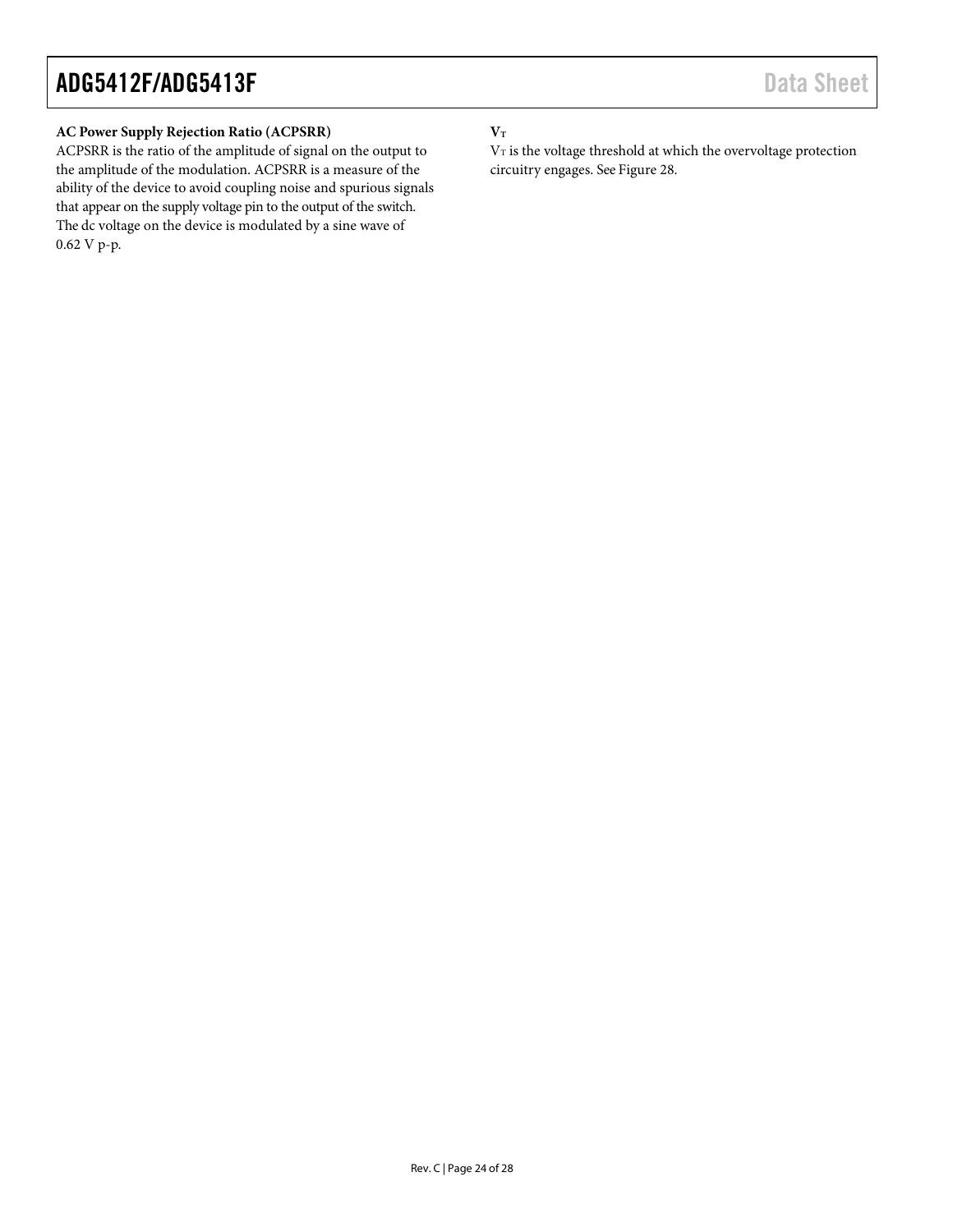# <span id="page-24-0"></span>THEORY OF OPERATION

#### <span id="page-24-1"></span>**SWITCH ARCHITECTURE**

Each channel of the [ADG5412F/](http://www.analog.com/ADG5412F?doc=ADG5412F_5413F.pdf)[ADG5413F](http://www.analog.com/ADG5413F?doc=ADG5412F_5413F.pdf) consists of a parallel pair of N-channel diffused metal-oxide semiconductor (NDMOS) and P-channel DMOS (PDMOS) transistors. This construction provides excellent performance across the signal range. The [ADG5412F/](http://www.analog.com/ADG5412F?doc=ADG5412F_5413F.pdf)[ADG5413F](http://www.analog.com/ADG5413F?doc=ADG5412F_5413F.pdf) channels operate as standard switches when input signals with a voltage between  $V_{SS}$  and  $V_{DD}$  are applied. For example, the on resistance is 10  $\Omega$  typically and the appropriate control pin, INx, controls the opening or closing of the switch.

Additional internal circuitry enables the switch to detect overvoltage inputs by comparing the voltage on the source pin with V<sub>DD</sub> and V<sub>SS</sub>. A signal is considered overvoltage if it exceeds the supply voltages by the voltage threshold,  $V_T$ . The threshold voltage is typically 0.7 V, but can range from 0.8 V at −40°C down to 0.6 V at +125°C. See [Figure 28](#page-16-0) to see the change in  $V_T$  with operating temperature.

The maximum voltage that can be applied to any source input is +55 V or −55 V. When the device is powered using the single supply of 25 V or greater, the maximum signal level reduces from  $-55$  V to  $-40$  V at  $V_{DD} = 40$  V to remain within the 80 V maximum rating. Construction of the process allows the channel to withstand 80 V across the switch when it is opened. These overvoltage limits apply whether the power supplies are present or not.



*Figure 49. Switch Channel and Control Function*

12472-048

<span id="page-24-2"></span>When an overvoltage condition is detected on a source pin, the switch is automatically opened regardless of the digital logic state, INx. The source and drain pins both become high impedance and ensure that no current flows through the switch. I[n Figure 29,](#page-17-0) the voltage on the drain pin can be seen to follow the voltage on the source pin until the switch has turned off completely and the drain voltage discharges through the load. The maximum voltage on the drain is limited by the internal ESD diodes and the rate at which the output voltage discharges is dependent on the load at the pin. Th[e ADG5412BF](http://www.analog.com/ADG5412BF?doc=ADG5412F_5413F.pdf)[/ADG5413BF](http://www.analog.com/ADG5413BF?doc=ADG5412F_5413F.pdf) are pin-compatible devices that are overvoltage protected on both the source and drain pins.

During overvoltage conditions, the leakage current into and out of the source pins is limited to tens of microamperes and only nanoamperes for the drain pins. This limit protects the switch and connected circuitry from overstresses as well as restricting the current drawn from the signal source. When an overvoltage event occurs, the channels undisturbed by the overvoltage input continue to operate normally without additional crosstalk.

#### *ESD Performance*

The [ADG5412F/](http://www.analog.com/ADG5412F?doc=ADG5412F_5413F.pdf)[ADG5413F](http://www.analog.com/ADG5413F?doc=ADG5412F_5413F.pdf) have an ESD rating of 5.5 kV for the human body model (HBM).

The drain pins have ESD protection diodes to the rails and the voltage at these pins must not exceed supply voltage. The source pins have specialized ESD protection that allow the signal voltage to reach ±55 V regardless of supply voltage level. Se[e Figure 49](#page-24-2) for switch channel overview.

#### *Trench Isolation*

In th[e ADG5412F](http://www.analog.com/ADG5412F?doc=ADG5412F_5413F.pdf) and [ADG5413F,](http://www.analog.com/ADG5413F?doc=ADG5412F_5413F.pdf) an insulating oxide layer (trench) is placed between the NDMOS and the PDMOS transistors of each switch. Parasitic junctions, which occur between the transistors in junction-isolated switches, are eliminated, and the result is a switch that is latch-up immune under all circumstances. These devices pass a JESD78D latchup test of ±500 mA for 1 sec, which is the harshest test in the specification.



*Figure 50. Trench Isolation*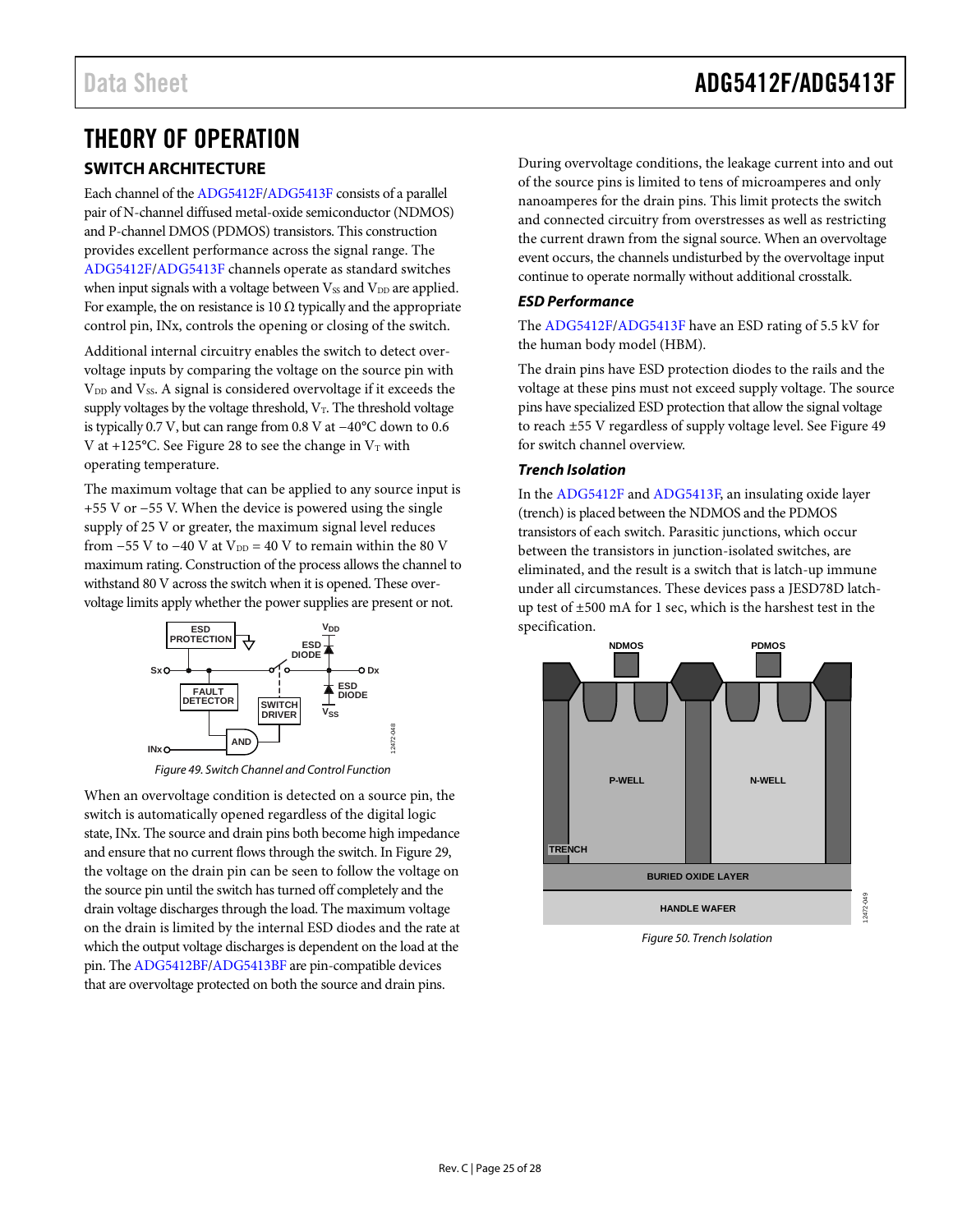#### <span id="page-25-0"></span>**FAULT PROTECTION**

When the voltages at the source inputs exceed  $V_{DD}$  or  $V_{SS}$  by  $V_T$ , the switch turns off or, if the device is unpowered, the switch remains off. The switch input remains high impedance regardless of the digital input state or the load resistance and the output acts as a virtual open circuit. Signal levels up to +55 V and −55 V are blocked in both the powered and unpowered condition as long as the 80 V limitation between the source and supply pins is met.

#### *Power-On Protection*

The following three conditions must be satisfied for the switch to be in the on condition:

- $V_{DD}$  to  $V_{SS} \geq 8$  V
- Input signal is between  $V_{SS} V_T$  and  $V_{DD} + V_T$
- Digital logic control input, INx, is turned on

When the switch is turned on, signal levels up to the supply rails are passed.

The switch responds to an analog input that exceeds  $V_{DD}$  or  $V_{SS}$ by a threshold voltage,  $V_T$ , by turning off. The absolute input voltage limits are −55 V and +55 V, while maintaining an 80 V limit between the source pin and the supply rails. The switch remains off until the voltage at the source pin returns to between V<sub>DD</sub> and Vss.

The fault response time ( $t_{\text{RESPONSE}}$ ) when powered by  $\pm 15$  V dual supply is typically 460 ns and the fault recovery time ( $t_{RECOVERY}$ ) is 720 ns. These vary with supply voltages and output load conditions.

Exceeding ±55 V on any source input may damage the ESD protection circuitry on the device.

The maximum stress across the switch channel is 80 V, therefore, the user must pay close attention to this limit if using the device in a multiplexed configuration and one channel is on while another channel is in a fault condition.

For example, consider the case where the device is set up in a multiplexer configuration as shown in [Figure 51.](#page-25-1)

- $V_{DD}/V_{SS} = \pm 22$  V, S1 = 22 V, all switches are on
- D1 is externally multiplexed with D2; therefore, D1 and  $D2 = 22$  V
- S2 has a −55 V fault and S3 has a+55 V fault
- The voltage between S2 and D1 or between S2 and D2  $=$  $+22$  V – (-55 V) = +77 V
- The voltage between S3 and D3 = 55 V − 0 V = 55 V

These calculations are all within device specifications: 55 V maximum fault on source inputs and a maximum of 80 V across the off switch channel.



<span id="page-25-1"></span>*Figure 51. [ADG5413F](http://www.analog.com/ADG5413F?doc=ADG5412F_5413F.pdf) in Multiplexer Configuration under Overvoltage Conditions*

#### *Power-Off Protection*

When no power supplies are present, the switch remains in the off condition, and the switch inputs are high impedance. This state ensures that no current flows and prevents damage to the switch or downstream circuitry. The switch output is a virtual open circuit.

The switch remains off regardless of whether the  $V_{DD}$  and  $V_{SS}$ supplies are 0 V or floating. A GND reference must always be present to ensure proper operation. Signal levels of up to ±55 V are blocked in the unpowered condition.

#### *Digital Input Protection*

The [ADG5412F](http://www.analog.com/ADG5412F?doc=ADG5412F_5413F.pdf) and th[e ADG5413F](http://www.analog.com/ADG5413F?doc=ADG5412F_5413F.pdf) can tolerate digital input signals being present on the device without power. When the device is unpowered, the switch is guaranteed to be in the off state, regardless of the state of the digital logic signals.

The digital inputs are protected against positive faults up to 44 V. The digital inputs do not offer protection against negative overvoltages. ESD protection diodes connected to GND are present on the digital inputs.

#### *Overvoltage Interrupt Flag*

The voltages on the source inputs of th[e ADG5412F](http://www.analog.com/ADG5412F?doc=ADG5412F_5413F.pdf) and the [ADG5413F](http://www.analog.com/ADG5413F?doc=ADG5412F_5413F.pdf) are continuously monitored and the state of the switch is indicated by an active low digital output pin, FF.

The voltage on the FF pin indicates if any of the source input pins are experiencing a fault condition. The output of the FF pin is a nominal 3 V when all source pins are within normal operating range. If any source pin voltage exceeds the supply voltage by  $V_T$ , the FF output reduces to below 0.8 V.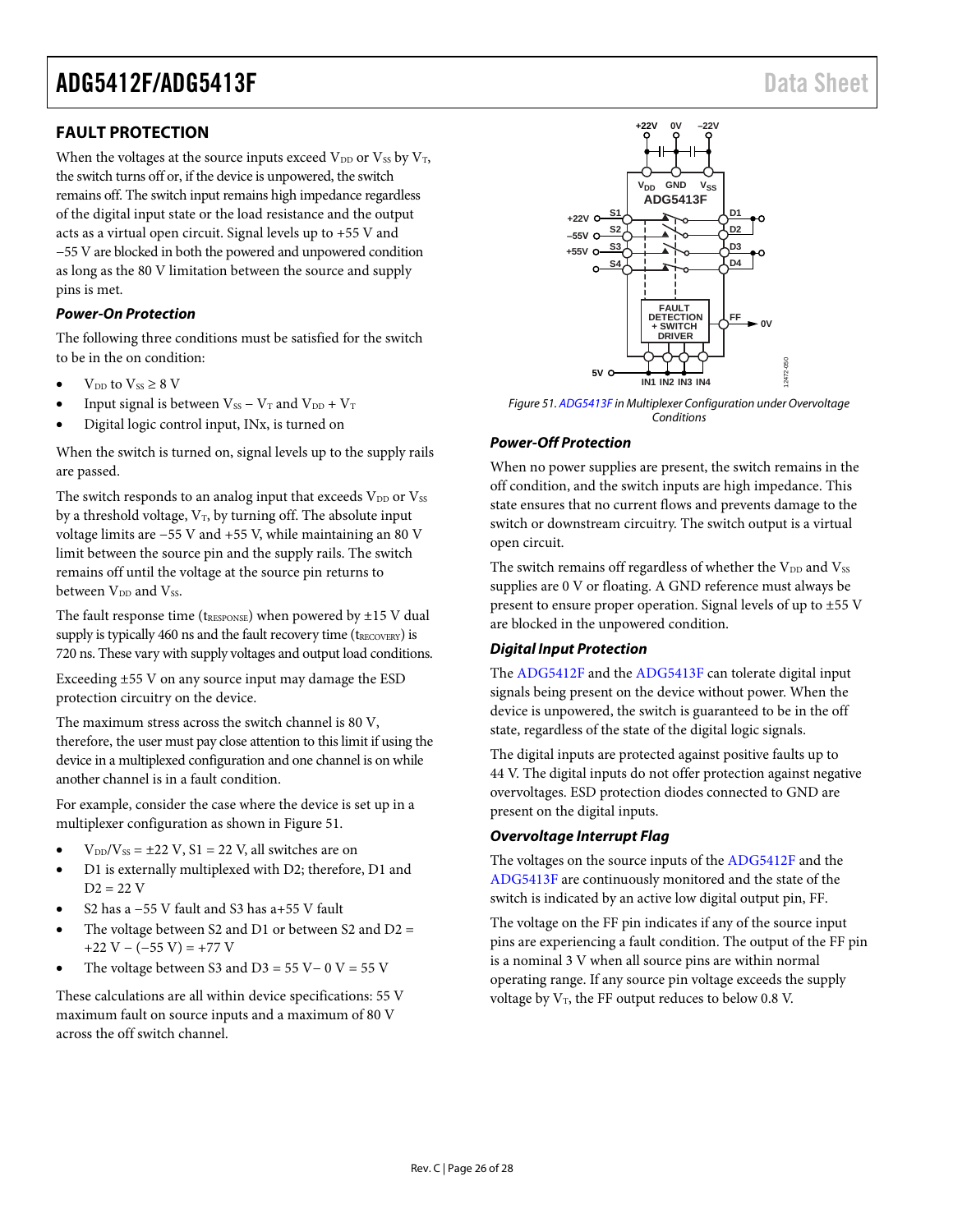## <span id="page-26-0"></span>APPLICATIONS INFORMATION

The overvoltage protected family of switches and multiplexers provide a robust solution for instrumentation, industrial, aerospace, and other harsh environments where overvoltage signals can be present and the system must remain operational both during and after the overvoltage has occurred.

#### <span id="page-26-1"></span>**POWER SUPPLY RAILS**

To guarantee correct operation of the device, 0.1 µF decoupling capacitors are required.

The [ADG5412F](http://www.analog.com/ADG5412F?doc=ADG5412F_5413F.pdf) and th[e ADG5413F](http://www.analog.com/ADG5413F?doc=ADG5412F_5413F.pdf) can operate with bipolar supplies between ±5 V and ±22 V. The supplies on VDD and VSS need not be symmetrical but the VDD to VSS range must not exceed 44 V. Th[e ADG5412F](http://www.analog.com/ADG5412F?doc=ADG5412F_5413F.pdf) and the [ADG5413F](http://www.analog.com/ADG5413F?doc=ADG5412F_5413F.pdf) can also operate with single supplies between 8 V and 44 V with VSS connected to GND.

These devices are fully specified at  $\pm 15$  V,  $\pm 20$  V,  $+12$  V, and +36 V supply ranges.

#### <span id="page-26-2"></span>**POWER SUPPLY SEQUENCING PROTECTION**

The switch channel remains open when the device is unpowered and signals from −55 V to +55 V can be applied without damaging the device. Only when the supplies are connected, a suitable digital control signal is placed on the INx pin, and the signal is within normal operating range does the switch channel close. Placing th[e ADG5412F](http://www.analog.com/ADG5412F?doc=ADG5412F_5413F.pdf)[/ADG5413F](http://www.analog.com/ADG5413F?doc=ADG5412F_5413F.pdf) between external connectors and sensitive components offers protection in systems where a signal is presented to the source pins before the supply voltages are available.

#### <span id="page-26-3"></span>**SIGNAL RANGE**

Th[e ADG5412F](http://www.analog.com/ADG5412F?doc=ADG5412F_5413F.pdf)[/ADG5413F](http://www.analog.com/ADG5413F?doc=ADG5412F_5413F.pdf) switches have overvoltage detection circuitry on their inputs that compares the voltage levels at the source terminals with  $V_{DD}$  and  $V_{SS}$ . To protect downstream circuitry from overvoltages, supply th[e ADG5412F](http://www.analog.com/ADG5412F?doc=ADG5412F_5413F.pdf)[/ADG5413F](http://www.analog.com/ADG5413F?doc=ADG5412F_5413F.pdf) with voltages that match the intended signal range. The low on-resistance switch allows signals up to the supply rails to be passed with very little distortion. A signal that exceeds the supply rail by the threshold voltage is then blocked. This signal block offers protection to both the device and any downstream circuitry.

#### <span id="page-26-4"></span>**LOW IMPEDANCE CHANNEL PROTECTION**

The [ADG5412F/](http://www.analog.com/ADG5412F?doc=ADG5412F_5413F.pdf)[ADG5413F](http://www.analog.com/ADG5413F?doc=ADG5412F_5413F.pdf) can be used as protective elements in signal chains that are sensitive to both channel impedance and overvoltage signals. Traditionally, series resistors are used to limit the current during an overvoltage condition to protect susceptible components.

These series resistors affect the performance of the signal chain and reduce the precision that can be reached. A compromise must be reached on the value of the series resistance that is high enough to sufficiently protect sensitive components but low enough that the precision performance of the signal chain is not sacrificed.

The [ADG5412F/](http://www.analog.com/ADG5412F?doc=ADG5412F_5413F.pdf)[ADG5413F](http://www.analog.com/ADG5413F?doc=ADG5412F_5413F.pdf) enable the designer to remove these resistors and retain the precision performance without compromising the protection of the circuit.

#### <span id="page-26-5"></span>**HIGH VOLTAGE SURGE SUPPRESSION**

The [ADG5412F/](http://www.analog.com/ADG5412F?doc=ADG5412F_5413F.pdf)[ADG5413F](http://www.analog.com/ADG5413F?doc=ADG5412F_5413F.pdf) are not intended for use in very high voltage applications. The maximum operating voltage of the transistor is 80 V. In applications where the inputs are likely to be subject to overvoltages exceeding the breakdown voltage, use transient voltage suppressors (TVSs) or similar.

#### <span id="page-26-6"></span>**INTELLIGENT FAULT DETECTION**

The [ADG5412F/](http://www.analog.com/ADG5412F?doc=ADG5412F_5413F.pdf)[ADG5413F](http://www.analog.com/ADG5413F?doc=ADG5412F_5413F.pdf) digital output pin, FF, can interface with a microprocessor or control system and be used as an interrupt flag. This feature provides real-time diagnostic information on the state of the device and the system to which it connects.

The control system can use the digital interrupt to start a variety of actions, such as

- Initiating investigation into the source of the overvoltage fault
- Shutting down critical systems in response to the overvoltage
- Data recorders marking data during these events as unreliable or out of specification

For systems that are sensitive during a start-up sequence, the active low operation of the flag allows the system to ensure that the [ADG5412F/](http://www.analog.com/ADG5412F?doc=ADG5412F_5413F.pdf)[ADG5413F](http://www.analog.com/ADG5413F?doc=ADG5412F_5413F.pdf) are powered on and that all input voltages are within normal operating range before initiating operation.

The FF pin is a weak pull-up, which allows the signals to be combined into a single interrupt for larger modules that contain multiple devices.

The recovery time, t<sub>DIGREC</sub>, can be decreased from a typical 60  $\mu$ s to 600 ns by using a 1 kΩ pull-up resistor.

#### <span id="page-26-7"></span>**LARGE VOLTAGE, HIGH FREQUENCY SIGNALS**

[Figure 31](#page-17-1) illustrates the voltage range and frequencies that the [ADG5412F/](http://www.analog.com/ADG5412F?doc=ADG5412F_5413F.pdf)[ADG5413F](http://www.analog.com/ADG5413F?doc=ADG5412F_5413F.pdf) can reliably convey. For signals that extend across the full signal range from  $V_{SS}$  to  $V_{DD}$ , keep the frequency below 3 MHz. If the required frequency is greater than 3 MHz, decrease the signal range appropriately to ensure signal integrity.